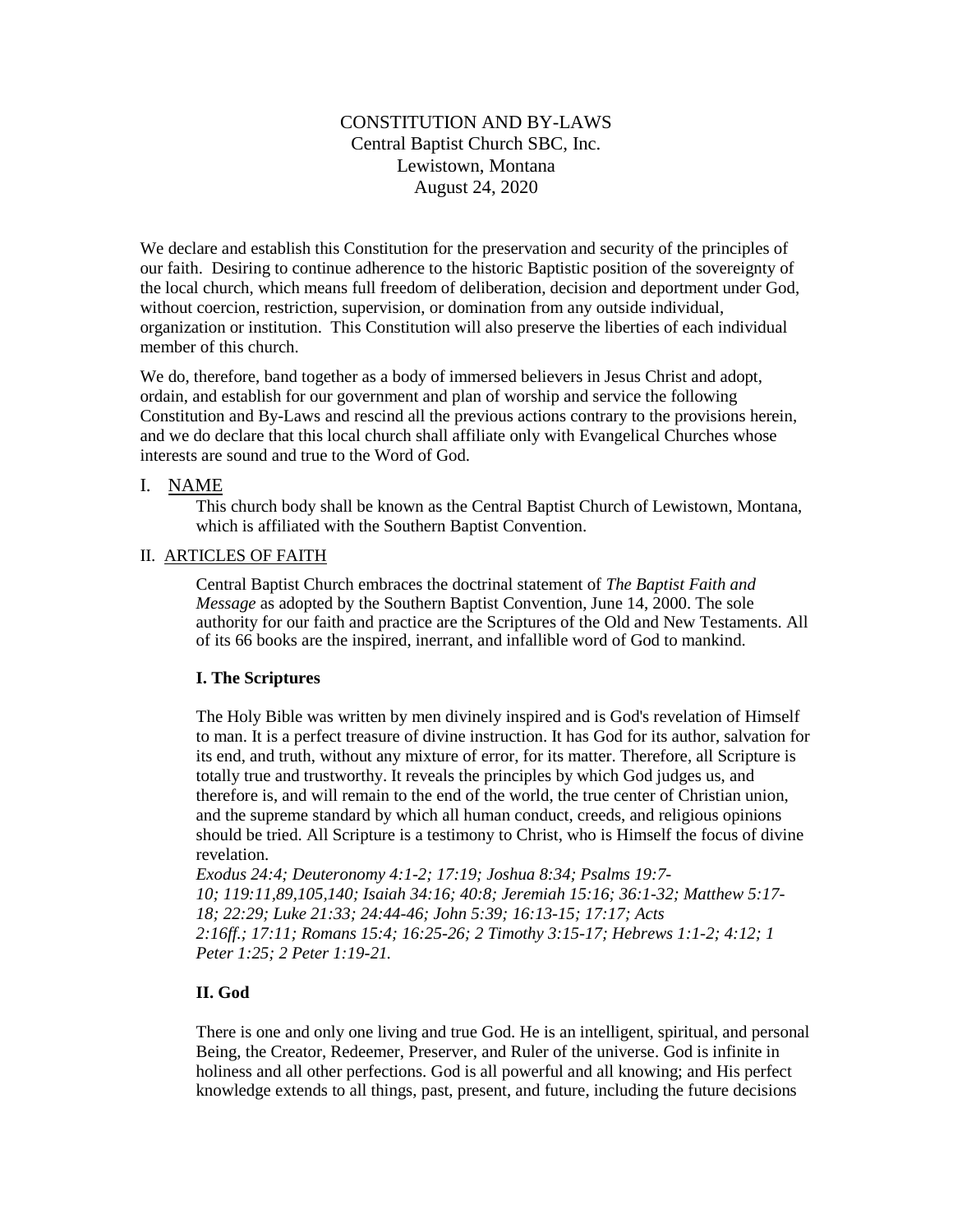of His free creatures. To Him we owe the highest love, reverence, and obedience. The eternal triune God reveals Himself to us as Father, Son, and Holy Spirit, with distinct personal attributes, but without division of nature, essence, or being.

#### **A. God the Father**

God as Father reigns with providential care over His universe, His creatures, and the flow of the stream of human history according to the purposes of His grace. He is all powerful, all knowing, all loving, and all wise. God is Father in truth to those who become children of God through faith in Jesus Christ. He is fatherly in His attitude toward all men. *[Genesis 1:1;](http://biblia.com/bible/hcsb/Genesis%201.1) [2:7;](http://biblia.com/bible/hcsb/Genesis%202.7) [Exodus 3:14;](http://biblia.com/bible/hcsb/Exodus%203.14) [6:2-3;](http://biblia.com/bible/hcsb/Exodus%206.2-3) [15:11ff.](http://biblia.com/bible/hcsb/Exodus%2015.11ff); [20:1ff.](http://biblia.com/bible/hcsb/Exodus%2020.1ff); [Leviticus 22:2;](http://biblia.com/bible/hcsb/Leviticus%2022.2) [Deuteronomy](http://biblia.com/bible/hcsb/Deuteronomy%206.4)  [6:4;](http://biblia.com/bible/hcsb/Deuteronomy%206.4) [32:6;](http://biblia.com/bible/hcsb/Deuteronomy%2032.6) [1 Chronicles 29:10;](http://biblia.com/bible/hcsb/1%20Chronicles%2029.10) [Psalm 19:1-3;](http://biblia.com/bible/hcsb/Psalm%2019.1-3) [Isaiah 43:3,](http://biblia.com/bible/hcsb/Isaiah%2043.3)[15;](http://biblia.com/bible/hcsb/Isaiah%2043.15) [64:8;](http://biblia.com/bible/hcsb/Isaiah%2064.8) [Jeremiah](http://biblia.com/bible/hcsb/Jeremiah%2010.10)  [10:10;](http://biblia.com/bible/hcsb/Jeremiah%2010.10) [17:13;](http://biblia.com/bible/hcsb/Jeremiah%2017.13) [Matthew 6:9ff.](http://biblia.com/bible/hcsb/Matthew%206.9ff); [7:11;](http://biblia.com/bible/hcsb/Matthew%207.11) [23:9;](http://biblia.com/bible/hcsb/Matthew%2023.9) [28:19;](http://biblia.com/bible/hcsb/Matthew%2028.19) [Mark 1:9-11;](http://biblia.com/bible/hcsb/Mark%201.9-11) [John 4:24;](http://biblia.com/bible/hcsb/John%204.24) [5:26;](http://biblia.com/bible/hcsb/John%205.26) [14:6-](http://biblia.com/bible/hcsb/John%2014.6-13) [13;](http://biblia.com/bible/hcsb/John%2014.6-13) [17:1-8;](http://biblia.com/bible/hcsb/John%2017.1-8) [Acts 1:7;](http://biblia.com/bible/hcsb/Acts%201.7) [Romans 8:14-15;](http://biblia.com/bible/hcsb/Romans%208.14-15) [1 Corinthians 8:6;](http://biblia.com/bible/hcsb/1%20Corinthians%208.6) [Galatians 4:6;](http://biblia.com/bible/hcsb/Galatians%204.6) [Ephesians](http://biblia.com/bible/hcsb/Ephesians%204.6)  [4:6;](http://biblia.com/bible/hcsb/Ephesians%204.6) [Colossians 1:15;](http://biblia.com/bible/hcsb/Colossians%201.15) [1 Timothy 1:17;](http://biblia.com/bible/hcsb/1%20Timothy%201.17) [Hebrews 11:6;](http://biblia.com/bible/hcsb/Hebrews%2011.6) [12:9;](http://biblia.com/bible/hcsb/Hebrews%2012.9) [1 Peter 1:17;](http://biblia.com/bible/hcsb/1%20Peter%201.17) [1 John 5:7.](http://biblia.com/bible/hcsb/1%20John%205.7)*

#### **B. God the Son**

Christ is the eternal Son of God. In His incarnation as Jesus Christ He was conceived of the Holy Spirit and born of the virgin Mary. Jesus perfectly revealed and did the will of God, taking upon Himself human nature with its demands and necessities and identifying Himself completely with mankind yet without sin. He honored the divine law by His personal obedience, and in His substitutionary death on the cross He made provision for the redemption of men from sin. He was raised from the dead with a glorified body and appeared to His disciples as the person who was with them before His crucifixion. He ascended into heaven and is now exalted at the right hand of God where He is the One Mediator, fully God, fully man, in whose Person is effected the reconciliation between God and man. He will return in power and glory to judge the world and to consummate His redemptive mission. He now dwells in all believers as the living and ever present Lord.

*[Genesis 18:1ff.](http://biblia.com/bible/hcsb/Genesis%2018.1ff); [Psalms 2:7ff.](http://biblia.com/bible/hcsb/Psalms%202.7ff); [110:1ff.](http://biblia.com/bible/hcsb/Psalms%20110.1ff); [Isaiah 7:14;](http://biblia.com/bible/hcsb/Isaiah%207.14) [Isaiah 53:1-12;](http://biblia.com/bible/hcsb/Isaiah%2053.1-12) [Matthew 1:18-](http://biblia.com/bible/hcsb/Matthew%201.18-23) [23;](http://biblia.com/bible/hcsb/Matthew%201.18-23) [3:17;](http://biblia.com/bible/hcsb/Matthew%203.17) [8:29;](http://biblia.com/bible/hcsb/Matthew%208.29) [11:27;](http://biblia.com/bible/hcsb/Matthew%2011.27) [14:33;](http://biblia.com/bible/hcsb/Matthew%2014.33) [16:16,](http://biblia.com/bible/hcsb/Matthew%2016.16)[27;](http://biblia.com/bible/hcsb/Matthew%2016.27) [17:5;](http://biblia.com/bible/hcsb/Matthew%2017.5) [27;](http://biblia.com/bible/hcsb/Matthew%2017.27) [28:1-6](http://biblia.com/bible/hcsb/Matthew%2028.1-6)[,19;](http://biblia.com/bible/hcsb/Matthew%2028.19) [Mark 1:1;](http://biblia.com/bible/hcsb/Mark%201.1) [3:11;](http://biblia.com/bible/hcsb/Mark%203.11) [Luke](http://biblia.com/bible/hcsb/Luke%201.35)  [1:35;](http://biblia.com/bible/hcsb/Luke%201.35) [4:41;](http://biblia.com/bible/hcsb/Luke%204.41) [22:70;](http://biblia.com/bible/hcsb/Luke%2022.70) [24:46;](http://biblia.com/bible/hcsb/Luke%2024.46) [John 1:1-18](http://biblia.com/bible/hcsb/John%201.1-18)[,29;](http://biblia.com/bible/hcsb/John%201.29) [10:30](http://biblia.com/bible/hcsb/John%2010.30)[,38;](http://biblia.com/bible/hcsb/John%2010.38) [11:25-27;](http://biblia.com/bible/hcsb/John%2011.25-27) [12:44-50;](http://biblia.com/bible/hcsb/John%2012.44-50) [14:7-](http://biblia.com/bible/hcsb/John%2014.7-11) [11;](http://biblia.com/bible/hcsb/John%2014.7-11) [16:15-16](http://biblia.com/bible/hcsb/John%2016.15-16)[,28;](http://biblia.com/bible/hcsb/John%2016.28) [17:1-5,](http://biblia.com/bible/hcsb/John%2017.1-5) [21-22;](http://biblia.com/bible/hcsb/John%2017.21-22) [20:1-20](http://biblia.com/bible/hcsb/John%2020.1-20)[,28;](http://biblia.com/bible/hcsb/John%2020.28) [Acts 1:9;](http://biblia.com/bible/hcsb/Acts%201.9) [2:22-24;](http://biblia.com/bible/hcsb/Acts%202.22-24) [7:55-56;](http://biblia.com/bible/hcsb/Acts%207.55-56) [9:4-](http://biblia.com/bible/hcsb/Acts%209.4-5) [5,](http://biblia.com/bible/hcsb/Acts%209.4-5)[20;](http://biblia.com/bible/hcsb/Acts%209.20) [Romans 1:3-4;](http://biblia.com/bible/hcsb/Romans%201.3-4) [3:23-26;](http://biblia.com/bible/hcsb/Romans%203.23-26) [5:6-21;](http://biblia.com/bible/hcsb/Romans%205.6-21) [8:1-3](http://biblia.com/bible/hcsb/Romans%208.1-3)[,34;](http://biblia.com/bible/hcsb/Romans%208.34) [10:4;](http://biblia.com/bible/hcsb/Romans%2010.4) [1 Corinthians](http://biblia.com/bible/hcsb/1%20Corinthians%201.30)  [1:30;](http://biblia.com/bible/hcsb/1%20Corinthians%201.30) [2:2;](http://biblia.com/bible/hcsb/1%20Corinthians%202.2) [8:6;](http://biblia.com/bible/hcsb/1%20Corinthians%208.6) [15:1-8](http://biblia.com/bible/hcsb/1%20Corinthians%2015.1-8)[,24-28;](http://biblia.com/bible/hcsb/1%20Corinthians%2015.24-28) [2 Corinthians 5:19-21;](http://biblia.com/bible/hcsb/2%20Corinthians%205.19-21) [8:9;](http://biblia.com/bible/hcsb/2%20Corinthians%208.9) [Galatians 4:4-5;](http://biblia.com/bible/hcsb/Galatians%204.4-5) [Ephesians](http://biblia.com/bible/hcsb/Ephesians%201.20)  [1:20;](http://biblia.com/bible/hcsb/Ephesians%201.20) [3:11;](http://biblia.com/bible/hcsb/Ephesians%203.11) [4:7-10;](http://biblia.com/bible/hcsb/Ephesians%204.7-10) [Philippians 2:5-11;](http://biblia.com/bible/hcsb/Philippians%202.5-11) [Colossians 1:13-22;](http://biblia.com/bible/hcsb/Colossians%201.13-22) [2:9;](http://biblia.com/bible/hcsb/Colossians%202.9) [1 Thessalonians 4:14-](http://biblia.com/bible/hcsb/1%20Thessalonians%204.14-18) [18;](http://biblia.com/bible/hcsb/1%20Thessalonians%204.14-18) [1 Timothy 2:5-6;](http://biblia.com/bible/hcsb/1%20Timothy%202.5-6) [3:16;](http://biblia.com/bible/hcsb/1%20Timothy%203.16) [Titus 2:13-14;](http://biblia.com/bible/hcsb/Titus%202.13-14) [Hebrews 1:1-3;](http://biblia.com/bible/hcsb/Hebrews%201.1-3) [4:14-15;](http://biblia.com/bible/hcsb/Hebrews%204.14-15) [7:14-28;](http://biblia.com/bible/hcsb/Hebrews%207.14-28) [9:12-15](http://biblia.com/bible/hcsb/Hebrews%209.12-15)[,24-](http://biblia.com/bible/hcsb/Hebrews%209.24-28) [28;](http://biblia.com/bible/hcsb/Hebrews%209.24-28) [12:2;](http://biblia.com/bible/hcsb/Hebrews%2012.2) [13:8;](http://biblia.com/bible/hcsb/Hebrews%2013.8) [1 Peter 2:21-25;](http://biblia.com/bible/hcsb/1%20Peter%202.21-25) [3:22;](http://biblia.com/bible/hcsb/1%20Peter%203.22) [1 John 1:7-9;](http://biblia.com/bible/hcsb/1%20John%201.7-9) [3:2;](http://biblia.com/bible/hcsb/1%20John%203.2) [4:14-15;](http://biblia.com/bible/hcsb/1%20John%204.14-15) [5:9;](http://biblia.com/bible/hcsb/1%20John%205.9) [2 John 7-](http://biblia.com/bible/hcsb/2%20John%207-9) [9;](http://biblia.com/bible/hcsb/2%20John%207-9) [Revelation 1:13-16;](http://biblia.com/bible/hcsb/Revelation%201.13-16) [5:9-14;](http://biblia.com/bible/hcsb/Revelation%205.9-14) [12:10-11;](http://biblia.com/bible/hcsb/Revelation%2012.10-11) [13:8;](http://biblia.com/bible/hcsb/Revelation%2013.8) [19:16.](http://biblia.com/bible/hcsb/Revelation%2019.16)*

## **C. God the Holy Spirit**

The Holy Spirit is the Spirit of God, fully divine. He inspired holy men of old to write the Scriptures. Through illumination He enables men to understand truth. He exalts Christ. He convicts men of sin, of righteousness, and of judgment. He calls men to the Saviour, and effects regeneration. At the moment of regeneration He baptizes every believer into the Body of Christ. He cultivates Christian character, comforts believers, and bestows the spiritual gifts by which they serve God through His church. He seals the believer unto the day of final redemption. His presence in the Christian is the guarantee that God will bring the believer into the fullness of the stature of Christ. He enlightens and empowers the believer and the church in worship, evangelism, and service.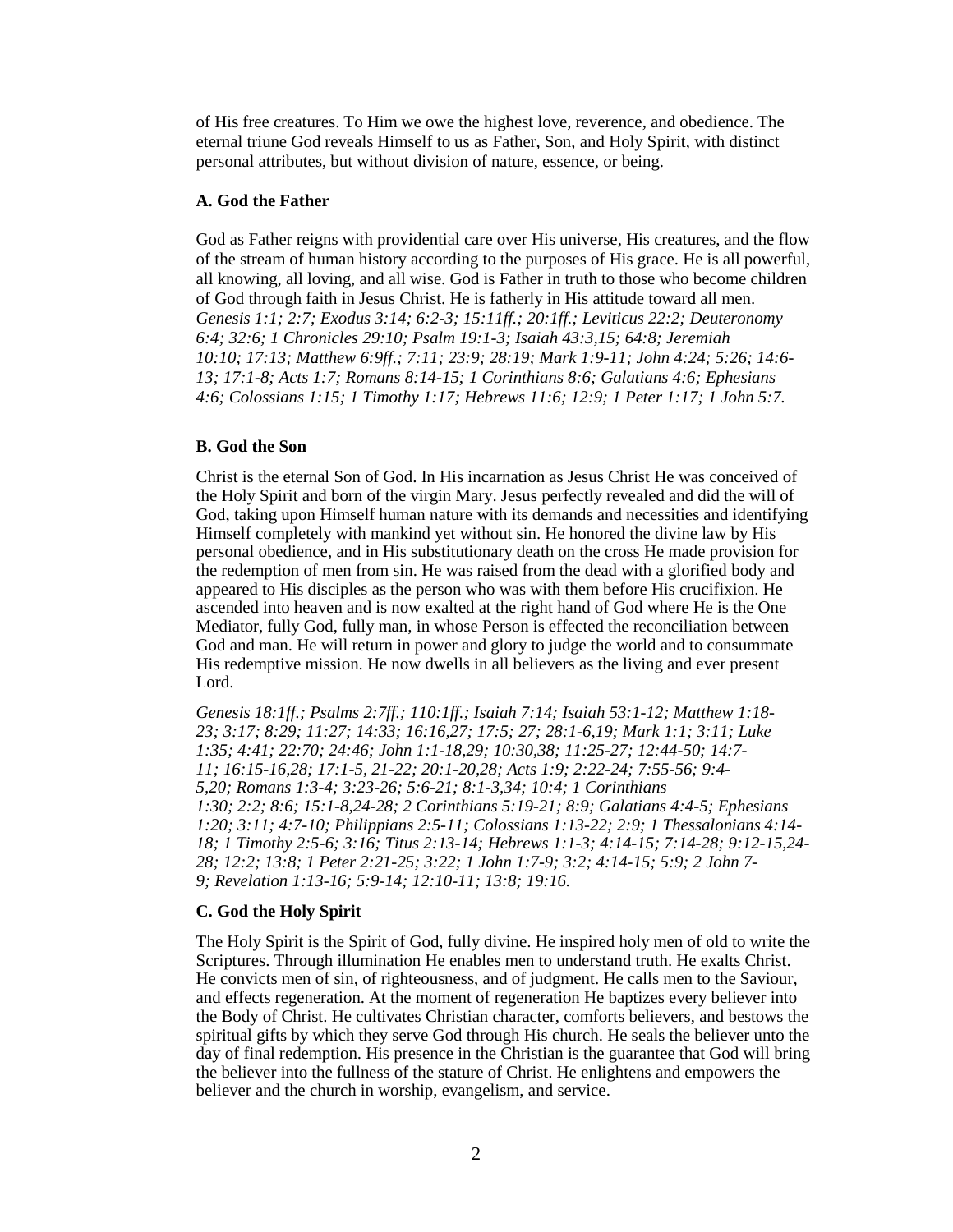*[Genesis 1:2;](http://biblia.com/bible/hcsb/Genesis%201.2) [Judges 14:6;](http://biblia.com/bible/hcsb/Judges%2014.6) [Job 26:13;](http://biblia.com/bible/hcsb/Job%2026.13) [Psalms 51:11;](http://biblia.com/bible/hcsb/Psalms%2051.11) [139:7ff.](http://biblia.com/bible/hcsb/Psalms%20139.7ff); Isaiah [61:1-3;](http://biblia.com/bible/hcsb/Isaiah%2061.1-3) [Joel 2:28-](http://biblia.com/bible/hcsb/Joel%202.28-32) [32;](http://biblia.com/bible/hcsb/Joel%202.28-32) [Matthew 1:18;](http://biblia.com/bible/hcsb/Matthew%201.18) [3:16;](http://biblia.com/bible/hcsb/Matthew%203.16) [4:1;](http://biblia.com/bible/hcsb/Matthew%204.1) [12:28-32;](http://biblia.com/bible/hcsb/Matthew%2012.28-32) [28:19;](http://biblia.com/bible/hcsb/Matthew%2028.19) [Mark 1:10,](http://biblia.com/bible/hcsb/Mark%201.10)[12;](http://biblia.com/bible/hcsb/Mark%201.12) [Luke 1:35;](http://biblia.com/bible/hcsb/Luke%201.35) [4:1](http://biblia.com/bible/hcsb/Luke%204.1)[,18-](http://biblia.com/bible/hcsb/Luke%204.18-19) [19;](http://biblia.com/bible/hcsb/Luke%204.18-19) [11:13;](http://biblia.com/bible/hcsb/Luke%2011.13) [12:12;](http://biblia.com/bible/hcsb/Luke%2012.12) [24:49;](http://biblia.com/bible/hcsb/Luke%2024.49) [John 4:24;](http://biblia.com/bible/hcsb/John%204.24) [14:16-17](http://biblia.com/bible/hcsb/John%2014.16-17)[,26;](http://biblia.com/bible/hcsb/John%2014.26) [15:26;](http://biblia.com/bible/hcsb/John%2015.26) [16:7-14;](http://biblia.com/bible/hcsb/John%2016.7-14) [Acts 1:8;](http://biblia.com/bible/hcsb/Acts%201.8) [2:1-](http://biblia.com/bible/hcsb/Acts%202.1-4) [4,](http://biblia.com/bible/hcsb/Acts%202.1-4)[38;](http://biblia.com/bible/hcsb/Acts%202.38) [4:31;](http://biblia.com/bible/hcsb/Acts%204.31) [5:3;](http://biblia.com/bible/hcsb/Acts%205.3) [6:3;](http://biblia.com/bible/hcsb/Acts%206.3) [7:55;](http://biblia.com/bible/hcsb/Acts%207.55) [8:17](http://biblia.com/bible/hcsb/Acts%208.17)[,39;](http://biblia.com/bible/hcsb/Acts%208.39) [10:44;](http://biblia.com/bible/hcsb/Acts%2010.44) [13:2;](http://biblia.com/bible/hcsb/Acts%2013.2) [15:28;](http://biblia.com/bible/hcsb/Acts%2015.28) [16:6;](http://biblia.com/bible/hcsb/Acts%2016.6) [19:1-6;](http://biblia.com/bible/hcsb/Acts%2019.1-6) [Romans 8:9-](http://biblia.com/bible/hcsb/Romans%208.9-11) [11,](http://biblia.com/bible/hcsb/Romans%208.9-11)[14-16,](http://biblia.com/bible/hcsb/Romans%208.14-16)[26-27;](http://biblia.com/bible/hcsb/Romans%208.26-27) [1 Corinthians 2:10-14;](http://biblia.com/bible/hcsb/1%20Corinthians%202.10-14) [3:16;](http://biblia.com/bible/hcsb/1%20Corinthians%203.16) [12:3-11,](http://biblia.com/bible/hcsb/1%20Corinthians%2012.3-11)[13;](http://biblia.com/bible/hcsb/1%20Corinthians%2012.13) [Galatians 4:6;](http://biblia.com/bible/hcsb/Galatians%204.6) [Ephesians](http://biblia.com/bible/hcsb/Ephesians%201.13-14)  [1:13-14;](http://biblia.com/bible/hcsb/Ephesians%201.13-14) [4:30;](http://biblia.com/bible/hcsb/Ephesians%204.30) [5:18;](http://biblia.com/bible/hcsb/Ephesians%205.18) [1 Thessalonians 5:19;](http://biblia.com/bible/hcsb/1%20Thessalonians%205.19) [1 Timothy 3:16;](http://biblia.com/bible/hcsb/1%20Timothy%203.16) [4:1;](http://biblia.com/bible/hcsb/1%20Timothy%204.1) [2 Timothy](http://biblia.com/bible/hcsb/2%20Timothy%201.14)  [1:14;](http://biblia.com/bible/hcsb/2%20Timothy%201.14) [3:16;](http://biblia.com/bible/hcsb/2%20Timothy%203.16) [Hebrews 9:8](http://biblia.com/bible/hcsb/Hebrews%209.8)[,14;](http://biblia.com/bible/hcsb/Hebrews%209.14) [2 Peter 1:21;](http://biblia.com/bible/hcsb/2%20Peter%201.21) [1 John 4:13;](http://biblia.com/bible/hcsb/1%20John%204.13) [5:6-7;](http://biblia.com/bible/hcsb/1%20John%205.6-7) [Revelation 1:10;](http://biblia.com/bible/hcsb/Revelation%201.10) [22:17.](http://biblia.com/bible/hcsb/Revelation%2022.17)*

#### **III. Man**

Man is the special creation of God, made in His own image. He created them male and female as the crowning work of His creation. The gift of gender is thus part of the goodness of God's creation. In the beginning man was innocent of sin and was endowed by his Creator with freedom of choice. By his free choice man sinned against God and brought sin into the human race. Through the temptation of Satan man transgressed the command of God, and fell from his original innocence whereby his posterity inherit a nature and an environment inclined toward sin. Therefore, as soon as they are capable of moral action, they become transgressors and are under condemnation. Only the grace of God can bring man into His holy fellowship and enable man to fulfill the creative purpose of God. The sacredness of human personality is evident in that God created man in His own image, and in that Christ died for man; therefore, every person of every race possesses full dignity and is worthy of respect and Christian love.

*[Genesis 1:26-30;](http://biblia.com/bible/hcsb/Genesis%201.26-30) [2:5](http://biblia.com/bible/hcsb/Genesis%202.5)[,7](http://biblia.com/bible/hcsb/Genesis%202.7)[,18-22;](http://biblia.com/bible/hcsb/Genesis%202.18-22) [3;](http://biblia.com/bible/hcsb/Genesis%202.3) [9:6;](http://biblia.com/bible/hcsb/Genesis%209.6) Psalms 1; 8:3-6; 32:1-5; 51:5; [Isaiah](http://biblia.com/bible/hcsb/Isaiah%206.5)  [6:5;](http://biblia.com/bible/hcsb/Isaiah%206.5) [Jeremiah 17:5;](http://biblia.com/bible/hcsb/Jeremiah%2017.5) [Matthew 16:26;](http://biblia.com/bible/hcsb/Matthew%2016.26) [Acts 17:26-31;](http://biblia.com/bible/hcsb/Acts%2017.26-31) [Romans 1:19-32;](http://biblia.com/bible/hcsb/Romans%201.19-32) [3:10-](http://biblia.com/bible/hcsb/Romans%203.10-18) [18,](http://biblia.com/bible/hcsb/Romans%203.10-18)[23;](http://biblia.com/bible/hcsb/Romans%203.23) [5:6](http://biblia.com/bible/hcsb/Romans%205.6)[,12](http://biblia.com/bible/hcsb/Romans%205.12)[,19;](http://biblia.com/bible/hcsb/Romans%205.19) [6:6;](http://biblia.com/bible/hcsb/Romans%206.6) [7:14-25;](http://biblia.com/bible/hcsb/Romans%207.14-25) [8:14-18](http://biblia.com/bible/hcsb/Romans%208.14-18)[,29;](http://biblia.com/bible/hcsb/Romans%208.29) [1 Corinthians 1:21-31;](http://biblia.com/bible/hcsb/1%20Corinthians%201.21-31) [15:19](http://biblia.com/bible/hcsb/1%20Corinthians%2015.19)[,21-](http://biblia.com/bible/hcsb/1%20Corinthians%2015.21-22) [22;](http://biblia.com/bible/hcsb/1%20Corinthians%2015.21-22) [Ephesians 2:1-22;](http://biblia.com/bible/hcsb/Ephesians%202.1-22) [Colossians 1:21-22;](http://biblia.com/bible/hcsb/Colossians%201.21-22) [3:9-11.](http://biblia.com/bible/hcsb/Colossians%203.9-11)*

#### **IV. Salvation**

Salvation involves the redemption of the whole man, and is offered freely to all who accept Jesus Christ as Lord and Saviour, who by His own blood obtained eternal redemption for the believer. In its broadest sense salvation includes regeneration, justification, sanctification, and glorification. There is no salvation apart from personal faith in Jesus Christ as Lord.

A. **Regeneration**, or the new birth, is a work of God's grace whereby believers become new creatures in Christ Jesus. It is a change of heart wrought by the Holy Spirit through conviction of sin, to which the sinner responds in repentance toward God and faith in the Lord Jesus Christ. Repentance and faith are inseparable experiences of grace.

Repentance is a genuine turning from sin toward God. Faith is the acceptance of Jesus Christ and commitment of the entire personality to Him as Lord and Saviour.

B. **Justification** is God's gracious and full acquittal upon principles of His righteousness of all sinners who repent and believe in Christ. Justification brings the believer unto a relationship of peace and favor with God.

C. **Sanctification** is the experience, beginning in regeneration, by which the believer is set apart to God's purposes, and is enabled to progress toward moral and spiritual maturity through the presence and power of the Holy Spirit dwelling in him. Growth in grace should continue throughout the regenerate person's life.

D. **Glorification** is the culmination of salvation and is the final blessed and abiding state of the redeemed.

*[Genesis 3:15;](http://biblia.com/bible/hcsb/Genesis%203.15) [Exodus 3:14-17;](http://biblia.com/bible/hcsb/Exodus%203.14-17) [6:2-8;](http://biblia.com/bible/hcsb/Exodus%206.2-8) [Matthew 1:21;](http://biblia.com/bible/hcsb/Matthew%201.21) [4:17;](http://biblia.com/bible/hcsb/Matthew%204.17) [16:21-26;](http://biblia.com/bible/hcsb/Matthew%2016.21-26) [27:22-28:6;](http://biblia.com/bible/hcsb/Matthew%2027.22-28.6) [Luke](http://biblia.com/bible/hcsb/Luke%201.68-69)  [1:68-69;](http://biblia.com/bible/hcsb/Luke%201.68-69) [2:28-32;](http://biblia.com/bible/hcsb/Luke%202.28-32) [John 1:11-14](http://biblia.com/bible/hcsb/John%201.11-14)[,29;](http://biblia.com/bible/hcsb/John%201.29) [3:3-21](http://biblia.com/bible/hcsb/John%203.3-21)[,36;](http://biblia.com/bible/hcsb/John%203.36) [5:24;](http://biblia.com/bible/hcsb/John%205.24) [10:9](http://biblia.com/bible/hcsb/John%2010.9)[,28-29;](http://biblia.com/bible/hcsb/John%2010.28-29) [15:1-16;](http://biblia.com/bible/hcsb/John%2015.1-16) [17:17;](http://biblia.com/bible/hcsb/John%2017.17) [Acts](http://biblia.com/bible/hcsb/Acts%202.21)*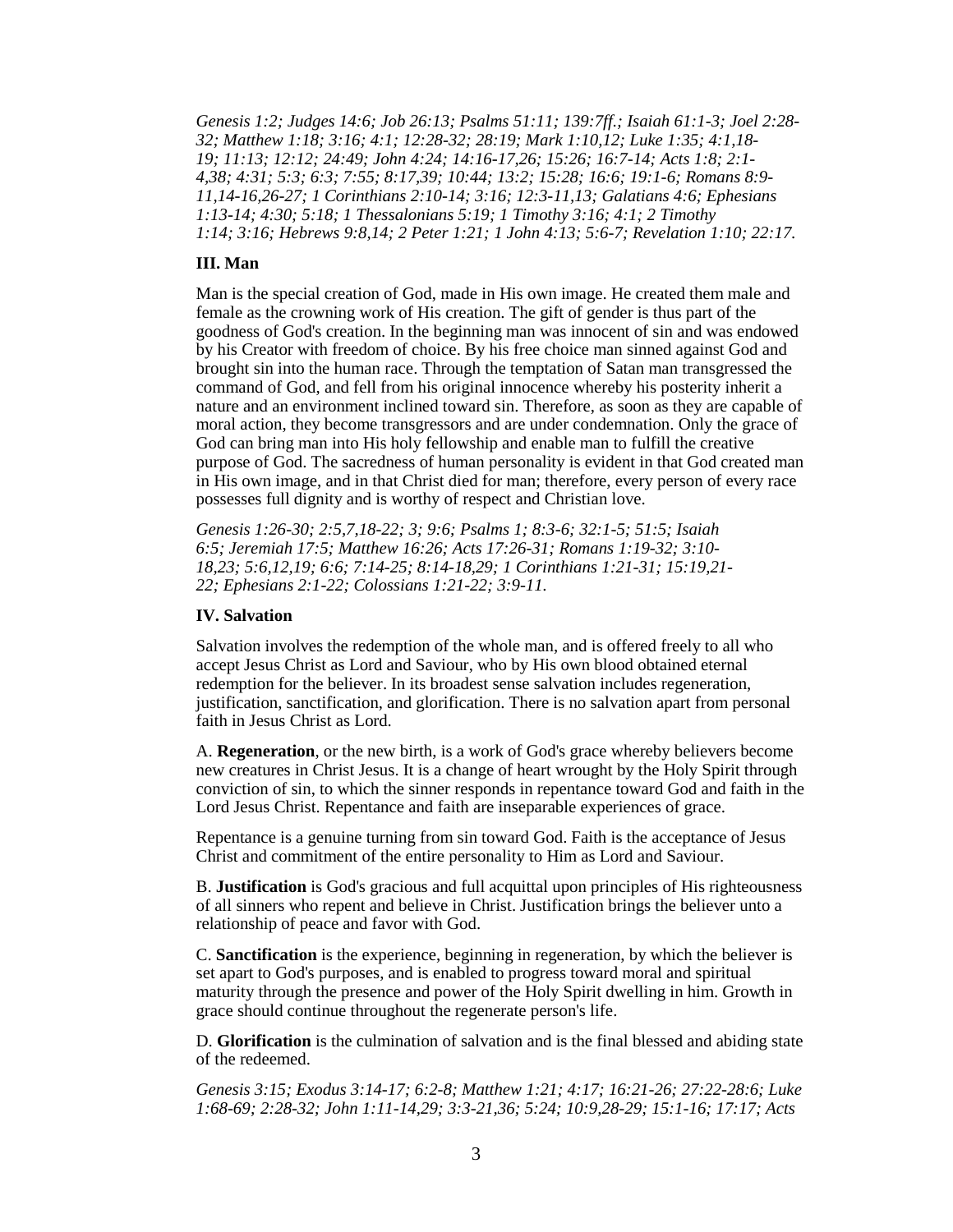*[2:21;](http://biblia.com/bible/hcsb/Acts%202.21) [4:12;](http://biblia.com/bible/hcsb/Acts%204.12) [15:11;](http://biblia.com/bible/hcsb/Acts%2015.11) [16:30-31;](http://biblia.com/bible/hcsb/Acts%2016.30-31) [17:30-31;](http://biblia.com/bible/hcsb/Acts%2017.30-31) [20:32;](http://biblia.com/bible/hcsb/Acts%2020.32) [Romans 1:16-18;](http://biblia.com/bible/hcsb/Romans%201.16-18) [2:4;](http://biblia.com/bible/hcsb/Romans%202.4) [3:23-](http://biblia.com/bible/hcsb/Romans%203.23-25) [25;](http://biblia.com/bible/hcsb/Romans%203.23-25) [4:3ff.](http://biblia.com/bible/hcsb/Romans%204.3ff); [5:8-10;](http://biblia.com/bible/hcsb/Romans%205.8-10) [6:1-23;](http://biblia.com/bible/hcsb/Romans%206.1-23) [8:1-18](http://biblia.com/bible/hcsb/Romans%208.1-18)[,29-39;](http://biblia.com/bible/hcsb/Romans%208.29-39) [10:9-10](http://biblia.com/bible/hcsb/Romans%2010.9-10)[,13;](http://biblia.com/bible/hcsb/Romans%2010.13) [13:11-14;](http://biblia.com/bible/hcsb/Romans%2013.11-14) [1 Corinthians](http://biblia.com/bible/hcsb/1%20Corinthians%201.18)  [1:18](http://biblia.com/bible/hcsb/1%20Corinthians%201.18)[,30;](http://biblia.com/bible/hcsb/1%20Corinthians%201.30) [6:19-20;](http://biblia.com/bible/hcsb/1%20Corinthians%206.19-20) [15:10;](http://biblia.com/bible/hcsb/1%20Corinthians%2015.10) [2 Corinthians 5:17-20;](http://biblia.com/bible/hcsb/2%20Corinthians%205.17-20) [Galatians 2:20;](http://biblia.com/bible/hcsb/Galatians%202.20) [3:13;](http://biblia.com/bible/hcsb/Galatians%203.13) [5:22-](http://biblia.com/bible/hcsb/Galatians%205.22-25) [25;](http://biblia.com/bible/hcsb/Galatians%205.22-25) [6:15;](http://biblia.com/bible/hcsb/Galatians%206.15) [Ephesians 1:7;](http://biblia.com/bible/hcsb/Ephesians%201.7) [2:8-22;](http://biblia.com/bible/hcsb/Ephesians%202.8-22) [4:11-16;](http://biblia.com/bible/hcsb/Ephesians%204.11-16) [Philippians 2:12-13;](http://biblia.com/bible/hcsb/Philippians%202.12-13) [Colossians 1:9-](http://biblia.com/bible/hcsb/Colossians%201.9-22) [22;](http://biblia.com/bible/hcsb/Colossians%201.9-22) [3:1ff.](http://biblia.com/bible/hcsb/Colossians%203.1ff); [1 Thessalonians 5:23-24;](http://biblia.com/bible/hcsb/1%20Thessalonians%205.23-24) [2 Timothy 1:12;](http://biblia.com/bible/hcsb/2%20Timothy%201.12) [Titus 2:11-14;](http://biblia.com/bible/hcsb/Titus%202.11-14) [Hebrews 2:1-3;](http://biblia.com/bible/hcsb/Hebrews%202.1-3) [5:8-](http://biblia.com/bible/hcsb/Hebrews%205.8-9) [9;](http://biblia.com/bible/hcsb/Hebrews%205.8-9) [9:24-28;](http://biblia.com/bible/hcsb/Hebrews%209.24-28) [11:1-12:8](http://biblia.com/bible/hcsb/Hebrews%2011.1-12.8)[,14;](http://biblia.com/bible/hcsb/Hebrews%2011.14) [James 2:14-26;](http://biblia.com/bible/hcsb/James%202.14-26) [1 Peter 1:2-23;](http://biblia.com/bible/hcsb/1%20Peter%201.2-23) [1 John 1:6-2:11;](http://biblia.com/bible/hcsb/1%20John%201.6-2.11) [Revelation](http://biblia.com/bible/hcsb/Revelation%203.20)  [3:20;](http://biblia.com/bible/hcsb/Revelation%203.20) [21:1-22:5.](http://biblia.com/bible/hcsb/Revelation%2021.1-22.5)*

#### **V. God's Purpose of Grace**

Election is the gracious purpose of God, according to which He regenerates, justifies, sanctifies, and glorifies sinners. It is consistent with the free agency of man, and comprehends all the means in connection with the end. It is the glorious display of God's sovereign goodness, and is infinitely wise, holy, and unchangeable. It excludes boasting and promotes humility.

All true believers endure to the end. Those whom God has accepted in Christ, and sanctified by His Spirit, will never fall away from the state of grace, but shall persevere to the end. Believers may fall into sin through neglect and temptation, whereby they grieve the Spirit, impair their graces and comforts, and bring reproach on the cause of Christ and temporal judgments on themselves; yet they shall be kept by the power of God through faith unto salvation.

*[Genesis 12:1-3;](http://biblia.com/bible/hcsb/Genesis%2012.1-3) [Exodus 19:5-8;](http://biblia.com/bible/hcsb/Exodus%2019.5-8) [1 Samuel 8:4-7,](http://biblia.com/bible/hcsb/1%20Samuel%208.4-7)[19-22;](http://biblia.com/bible/hcsb/1%20Samuel%208.19-22) [Isaiah 5:1-7;](http://biblia.com/bible/hcsb/Isaiah%205.1-7) [Jeremiah](http://biblia.com/bible/hcsb/Jeremiah%2031.31ff)  [31:31ff.](http://biblia.com/bible/hcsb/Jeremiah%2031.31ff); [Matthew 16:18-19;](http://biblia.com/bible/hcsb/Matthew%2016.18-19) [21:28-45;](http://biblia.com/bible/hcsb/Matthew%2021.28-45) [24:22,](http://biblia.com/bible/hcsb/Matthew%2024.22)[31;](http://biblia.com/bible/hcsb/Matthew%2024.31) [25:34;](http://biblia.com/bible/hcsb/Matthew%2025.34) [Luke 1:68-79;](http://biblia.com/bible/hcsb/Luke%201.68-79) [2:29-32;](http://biblia.com/bible/hcsb/Luke%202.29-32) [19:41-](http://biblia.com/bible/hcsb/Luke%2019.41-44) [44;](http://biblia.com/bible/hcsb/Luke%2019.41-44) [24:44-48;](http://biblia.com/bible/hcsb/Luke%2024.44-48) [John 1:12-14;](http://biblia.com/bible/hcsb/John%201.12-14) [3:16;](http://biblia.com/bible/hcsb/John%203.16) [5:24;](http://biblia.com/bible/hcsb/John%205.24) [6:44-45](http://biblia.com/bible/hcsb/John%206.44-45)[,65;](http://biblia.com/bible/hcsb/John%206.65) [10:27-29;](http://biblia.com/bible/hcsb/John%2010.27-29) [15:16;](http://biblia.com/bible/hcsb/John%2015.16) [17:6](http://biblia.com/bible/hcsb/John%2017.6)[,12,](http://biblia.com/bible/hcsb/John%2017.12)[17-](http://biblia.com/bible/hcsb/John%2017.17-18) [18;](http://biblia.com/bible/hcsb/John%2017.17-18) [Acts 20:32;](http://biblia.com/bible/hcsb/Acts%2020.32) [Romans 5:9-10;](http://biblia.com/bible/hcsb/Romans%205.9-10) [8:28-39;](http://biblia.com/bible/hcsb/Romans%208.28-39) [10:12-15;](http://biblia.com/bible/hcsb/Romans%2010.12-15) [11:5-7](http://biblia.com/bible/hcsb/Romans%2011.5-7)[,26-36;](http://biblia.com/bible/hcsb/Romans%2011.26-36) [1 Corinthians 1:1-](http://biblia.com/bible/hcsb/1%20Corinthians%201.1-2) [2;](http://biblia.com/bible/hcsb/1%20Corinthians%201.1-2) [15:24-28;](http://biblia.com/bible/hcsb/1%20Corinthians%2015.24-28) [Ephesians 1:4-23;](http://biblia.com/bible/hcsb/Ephesians%201.4-23) [2:1-10;](http://biblia.com/bible/hcsb/Ephesians%202.1-10) [3:1-11;](http://biblia.com/bible/hcsb/Ephesians%203.1-11) [Colossians 1:12-14;](http://biblia.com/bible/hcsb/Colossians%201.12-14) [2 Thessalonians](http://biblia.com/bible/hcsb/2%20Thessalonians%202.13-14)  [2:13-14;](http://biblia.com/bible/hcsb/2%20Thessalonians%202.13-14) [2 Timothy 1:12;](http://biblia.com/bible/hcsb/2%20Timothy%201.12) [2:10](http://biblia.com/bible/hcsb/2%20Timothy%202.10)[,19;](http://biblia.com/bible/hcsb/2%20Timothy%202.19) [Hebrews 11:39–12:2;](http://biblia.com/bible/hcsb/Hebrews%2011.39%E2%80%9312.2) [James 1:12;](http://biblia.com/bible/hcsb/James%201.12) [1 Peter 1:2-](http://biblia.com/bible/hcsb/1%20Peter%201.2-5) [5,](http://biblia.com/bible/hcsb/1%20Peter%201.2-5)[13;](http://biblia.com/bible/hcsb/1%20Peter%201.13) [2:4-10;](http://biblia.com/bible/hcsb/1%20Peter%202.4-10) [1 John 1:7-9;](http://biblia.com/bible/hcsb/1%20John%201.7-9) [2:19;](http://biblia.com/bible/hcsb/1%20John%202.19) [3:2.](http://biblia.com/bible/hcsb/1%20John%203.2)*

## **VI. The Church**

A New Testament church of the Lord Jesus Christ is an autonomous local congregation of baptized believers, associated by covenant in the faith and fellowship of the gospel; observing the two ordinances of Christ, governed by His laws, exercising the gifts, rights, and privileges invested in them by His Word, and seeking to extend the gospel to the ends of the earth. Each congregation operates under the Lordship of Christ through democratic processes. In such a congregation each member is responsible and accountable to Christ as Lord. Its scriptural officers are pastors and deacons. While both men and women are gifted for service in the church, the office of pastor is limited to men as qualified by Scripture.

The New Testament speaks also of the church as the Body of Christ which includes all of the redeemed of all the ages, believers from every tribe, and tongue, and people, and nation.

*[Matthew 16:15-19;](http://biblia.com/bible/hcsb/Matthew%2016.15-19) [18:15-20;](http://biblia.com/bible/hcsb/Matthew%2018.15-20) [Acts 2:41-42](http://biblia.com/bible/hcsb/Acts%202.41-42)[,47;](http://biblia.com/bible/hcsb/Acts%202.47) [5:11-14;](http://biblia.com/bible/hcsb/Acts%205.11-14) [6:3-6;](http://biblia.com/bible/hcsb/Acts%206.3-6) [13:1-3;](http://biblia.com/bible/hcsb/Acts%2013.1-3) [14:23,](http://biblia.com/bible/hcsb/Acts%2014.23)[27;](http://biblia.com/bible/hcsb/Acts%2014.27) [15:1-](http://biblia.com/bible/hcsb/Acts%2015.1-30) [30;](http://biblia.com/bible/hcsb/Acts%2015.1-30) [16:5;](http://biblia.com/bible/hcsb/Acts%2016.5) [20:28;](http://biblia.com/bible/hcsb/Acts%2020.28) [Romans 1:7;](http://biblia.com/bible/hcsb/Romans%201.7) [1 Corinthians 1:2;](http://biblia.com/bible/hcsb/1%20Corinthians%201.2) [3:16;](http://biblia.com/bible/hcsb/1%20Corinthians%203.16) [5:4-5;](http://biblia.com/bible/hcsb/1%20Corinthians%205.4-5) [7:17;](http://biblia.com/bible/hcsb/1%20Corinthians%207.17) [9:13-](http://biblia.com/bible/hcsb/1%20Corinthians%209.13-14) [14;](http://biblia.com/bible/hcsb/1%20Corinthians%209.13-14) [12;](http://biblia.com/bible/hcsb/1%20Corinthians%209.12) [Ephesians 1:22-23;](http://biblia.com/bible/hcsb/Ephesians%201.22-23) [2:19-22;](http://biblia.com/bible/hcsb/Ephesians%202.19-22) [3:8-11](http://biblia.com/bible/hcsb/Ephesians%203.8-11)[,21;](http://biblia.com/bible/hcsb/Ephesians%203.21) [5:22-32;](http://biblia.com/bible/hcsb/Ephesians%205.22-32) [Philippians 1:1;](http://biblia.com/bible/hcsb/Philippians%201.1) [Colossians](http://biblia.com/bible/hcsb/Colossians%201.18)  [1:18;](http://biblia.com/bible/hcsb/Colossians%201.18) [1 Timothy 2:9-14;](http://biblia.com/bible/hcsb/1%20Timothy%202.9-14) [3:1-15;](http://biblia.com/bible/hcsb/1%20Timothy%203.1-15) [4:14;](http://biblia.com/bible/hcsb/1%20Timothy%204.14) [Hebrews 11:39-40;](http://biblia.com/bible/hcsb/Hebrews%2011.39-40) [1 Peter 5:1-4;](http://biblia.com/bible/hcsb/1%20Peter%205.1-4) Revelation 2-3; 21:2-3.*

#### **VII. Baptism and the Lord's Supper**

Christian baptism is the immersion of a believer in water in the name of the Father, the Son, and the Holy Spirit. It is an act of obedience symbolizing the believer's faith in a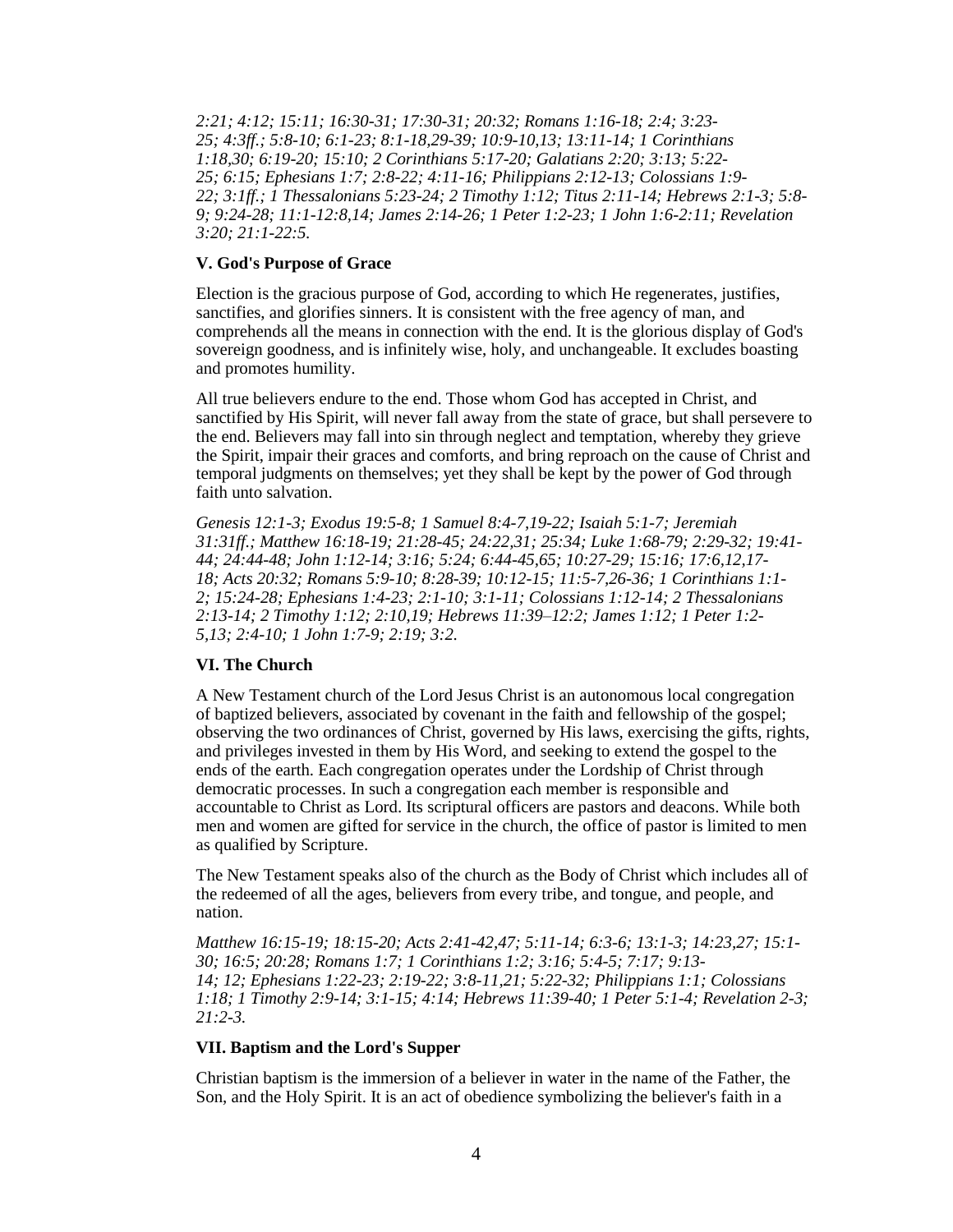crucified, buried, and risen Savior, the believer's death to sin, the burial of the old life, and the resurrection to walk in newness of life in Christ Jesus. It is a testimony to his faith in the final resurrection of the dead. Being a church ordinance, it is prerequisite to the privileges of church membership and to the Lord's Supper*. [NOTE: Central Baptist Church SBC, Inc. considers baptism as an act of obedience to God and a requirement for church membership, we do not see it as required for salvation or for partaking of the Lord's Supper.]*

The Lord's Supper is a symbolic act of obedience whereby members of the *body of Christ*, through partaking of the bread and the fruit of the vine, memorialize the death of the Redeemer and anticipate His second coming.

*[Matthew 3:13-17;](http://biblia.com/bible/hcsb/Matthew%203.13-17) [26:26-30;](http://biblia.com/bible/hcsb/Matthew%2026.26-30) [28:19-20;](http://biblia.com/bible/hcsb/Matthew%2028.19-20) [Mark 1:9-11;](http://biblia.com/bible/hcsb/Mark%201.9-11) [14:22-26;](http://biblia.com/bible/hcsb/Mark%2014.22-26) [Luke 3:21-22;](http://biblia.com/bible/hcsb/Luke%203.21-22) [22:19-](http://biblia.com/bible/hcsb/Luke%2022.19-20) [20;](http://biblia.com/bible/hcsb/Luke%2022.19-20) [John 3:23;](http://biblia.com/bible/hcsb/John%203.23) [Acts 2:41-42;](http://biblia.com/bible/hcsb/Acts%202.41-42) [8:35-39;](http://biblia.com/bible/hcsb/Acts%208.35-39) [16:30-33;](http://biblia.com/bible/hcsb/Acts%2016.30-33) [20:7;](http://biblia.com/bible/hcsb/Acts%2020.7) [Romans 6:3-5;](http://biblia.com/bible/hcsb/Romans%206.3-5) [1 Corinthians](http://biblia.com/bible/hcsb/1%20Corinthians%2010.16)  [10:16](http://biblia.com/bible/hcsb/1%20Corinthians%2010.16)[,21;](http://biblia.com/bible/hcsb/1%20Corinthians%2010.21) [11:23-29;](http://biblia.com/bible/hcsb/1%20Corinthians%2011.23-29) [Colossians 2:12.](http://biblia.com/bible/hcsb/Colossians%202.12)*

# **VIII. The Lord's Day**

The first day of the week is the Lord's Day. It is a Christian institution for regular observance. It commemorates the resurrection of Christ from the dead and should include exercises of worship and spiritual devotion, both public and private. Activities on the Lord's Day should be commensurate with the Christian's conscience under the Lordship of Jesus Christ.

*[Exodus 20:8-11;](http://biblia.com/bible/hcsb/Exodus%2020.8-11) [Matthew 12:1-12;](http://biblia.com/bible/hcsb/Matthew%2012.1-12) [28:1ff.](http://biblia.com/bible/hcsb/Matthew%2028.1ff); [Mark 2:27-28;](http://biblia.com/bible/hcsb/Mark%202.27-28) [16:1-7;](http://biblia.com/bible/hcsb/Mark%2016.1-7) [Luke 24:1-3,](http://biblia.com/bible/hcsb/Luke%2024.1-3)[33-](http://biblia.com/bible/hcsb/Luke%2024.33-36) [36;](http://biblia.com/bible/hcsb/Luke%2024.33-36) [John 4:21-24;](http://biblia.com/bible/hcsb/John%204.21-24) [20:1](http://biblia.com/bible/hcsb/John%2020.1)[,19-28;](http://biblia.com/bible/hcsb/John%2020.19-28) [Acts 20:7;](http://biblia.com/bible/hcsb/Acts%2020.7) [Romans 14:5-10;](http://biblia.com/bible/hcsb/Romans%2014.5-10) [I Corinthians 16:1-](http://biblia.com/bible/hcsb/I%20Corinthians%2016.1-2) [2;](http://biblia.com/bible/hcsb/I%20Corinthians%2016.1-2) [Colossians 2:16;](http://biblia.com/bible/hcsb/Colossians%202.16) [3:16;](http://biblia.com/bible/hcsb/Colossians%203.16) [Revelation 1:10.](http://biblia.com/bible/hcsb/Revelation%201.10)*

## **IX. The Kingdom**

The Kingdom of God includes both His general sovereignty over the universe and His particular kingship over men who willfully acknowledge Him as King. Particularly the Kingdom is the realm of salvation into which men enter by trustful, childlike commitment to Jesus Christ. Christians ought to pray and to labor that the Kingdom may come and God's will be done on earth. The full consummation of the Kingdom awaits the return of Jesus Christ and the end of this age.

*[Genesis 1:1;](http://biblia.com/bible/hcsb/Genesis%201.1) [Isaiah 9:6-7;](http://biblia.com/bible/hcsb/Isaiah%209.6-7) [Jeremiah 23:5-6;](http://biblia.com/bible/hcsb/Jeremiah%2023.5-6) [Matthew 3:2;](http://biblia.com/bible/hcsb/Matthew%203.2) [4:8-10](http://biblia.com/bible/hcsb/Matthew%204.8-10)[,23;](http://biblia.com/bible/hcsb/Matthew%204.23) [12:25-28;](http://biblia.com/bible/hcsb/Matthew%2012.25-28) [13:1-](http://biblia.com/bible/hcsb/Matthew%2013.1-52) [52;](http://biblia.com/bible/hcsb/Matthew%2013.1-52) [25:31-46;](http://biblia.com/bible/hcsb/Matthew%2025.31-46) [26:29;](http://biblia.com/bible/hcsb/Matthew%2026.29) [Mark 1:14-15;](http://biblia.com/bible/hcsb/Mark%201.14-15) [9:1;](http://biblia.com/bible/hcsb/Mark%209.1) [Luke 4:43;](http://biblia.com/bible/hcsb/Luke%204.43) [8:1;](http://biblia.com/bible/hcsb/Luke%208.1) [9:2;](http://biblia.com/bible/hcsb/Luke%209.2) [12:31-32;](http://biblia.com/bible/hcsb/Luke%2012.31-32) [17:20-](http://biblia.com/bible/hcsb/Luke%2017.20-21) [21;](http://biblia.com/bible/hcsb/Luke%2017.20-21) [23:42;](http://biblia.com/bible/hcsb/Luke%2023.42) [John 3:3;](http://biblia.com/bible/hcsb/John%203.3) [18:36;](http://biblia.com/bible/hcsb/John%2018.36) [Acts 1:6-7;](http://biblia.com/bible/hcsb/Acts%201.6-7) [17:22-31;](http://biblia.com/bible/hcsb/Acts%2017.22-31) [Romans 5:17;](http://biblia.com/bible/hcsb/Romans%205.17) [8:19;](http://biblia.com/bible/hcsb/Romans%208.19) [1 Corinthians](http://biblia.com/bible/hcsb/1%20Corinthians%2015.24-28)  [15:24-28;](http://biblia.com/bible/hcsb/1%20Corinthians%2015.24-28) [Colossians 1:13;](http://biblia.com/bible/hcsb/Colossians%201.13) [Hebrews 11:10](http://biblia.com/bible/hcsb/Hebrews%2011.10)[,16;](http://biblia.com/bible/hcsb/Hebrews%2011.16) [12:28;](http://biblia.com/bible/hcsb/Hebrews%2012.28) [1 Peter 2:4-10;](http://biblia.com/bible/hcsb/1%20Peter%202.4-10) [4:13;](http://biblia.com/bible/hcsb/1%20Peter%204.13) [Revelation](http://biblia.com/bible/hcsb/Revelation%201.6)  [1:6](http://biblia.com/bible/hcsb/Revelation%201.6)[,9;](http://biblia.com/bible/hcsb/Revelation%201.9) [5:10;](http://biblia.com/bible/hcsb/Revelation%205.10) [11:15;](http://biblia.com/bible/hcsb/Revelation%2011.15) [21-22.](http://biblia.com/bible/hcsb/Revelation%2011.21-22)*

# **X. Last Things**

God, in His own time and in His own way, will bring the world to its appropriate end. According to His promise, Jesus Christ will return personally and visibly in glory to the earth; the dead will be raised; and Christ will judge all men in righteousness. The unrighteous will be consigned to Hell, the place of everlasting punishment. The righteous in their resurrected and glorified bodies will receive their reward and will dwell forever in Heaven with the Lord.

*[Isaiah 2:4;](http://biblia.com/bible/hcsb/Isaiah%202.4) [11:9;](http://biblia.com/bible/hcsb/Isaiah%2011.9) [Matthew 16:27;](http://biblia.com/bible/hcsb/Matthew%2016.27) [18:8-9;](http://biblia.com/bible/hcsb/Matthew%2018.8-9) [19:28;](http://biblia.com/bible/hcsb/Matthew%2019.28) [24:27](http://biblia.com/bible/hcsb/Matthew%2024.27)[,30](http://biblia.com/bible/hcsb/Matthew%2024.30)[,36](http://biblia.com/bible/hcsb/Matthew%2024.36)[,44;](http://biblia.com/bible/hcsb/Matthew%2024.44) [25:31-46;](http://biblia.com/bible/hcsb/Matthew%2025.31-46) [26:64;](http://biblia.com/bible/hcsb/Matthew%2026.64) [Mark](http://biblia.com/bible/hcsb/Mark%208.38)  [8:38;](http://biblia.com/bible/hcsb/Mark%208.38) [9:43-48;](http://biblia.com/bible/hcsb/Mark%209.43-48) [Luke 12:40](http://biblia.com/bible/hcsb/Luke%2012.40)[,48;](http://biblia.com/bible/hcsb/Luke%2012.48) [16:19-26;](http://biblia.com/bible/hcsb/Luke%2016.19-26) [17:22-37;](http://biblia.com/bible/hcsb/Luke%2017.22-37) [21:27-28;](http://biblia.com/bible/hcsb/Luke%2021.27-28) [John 14:1-3;](http://biblia.com/bible/hcsb/John%2014.1-3) [Acts](http://biblia.com/bible/hcsb/Acts%201.11)  [1:11;](http://biblia.com/bible/hcsb/Acts%201.11) [17:31;](http://biblia.com/bible/hcsb/Acts%2017.31) [Romans 14:10;](http://biblia.com/bible/hcsb/Romans%2014.10) [1 Corinthians 4:5;](http://biblia.com/bible/hcsb/1%20Corinthians%204.5) [15:24-28](http://biblia.com/bible/hcsb/1%20Corinthians%2015.24-28)[,35-58;](http://biblia.com/bible/hcsb/1%20Corinthians%2015.35-58) [2 Corinthians](http://biblia.com/bible/hcsb/2%20Corinthians%205.10)  [5:10;](http://biblia.com/bible/hcsb/2%20Corinthians%205.10) [Philippians 3:20-21;](http://biblia.com/bible/hcsb/Philippians%203.20-21) [Colossians 1:5;](http://biblia.com/bible/hcsb/Colossians%201.5) [3:4;](http://biblia.com/bible/hcsb/Colossians%203.4) [1 Thessalonians 4:14-18;](http://biblia.com/bible/hcsb/1%20Thessalonians%204.14-18) [5:1ff.](http://biblia.com/bible/hcsb/1%20Thessalonians%205.1ff); [2](http://biblia.com/bible/hcsb/2%20Thessalonians%201.7ff)  [Thessalonians 1:7ff.](http://biblia.com/bible/hcsb/2%20Thessalonians%201.7ff); [2;](http://biblia.com/bible/hcsb/2%20Thessalonians%201.2) [1 Timothy 6:14;](http://biblia.com/bible/hcsb/1%20Timothy%206.14) [2 Timothy 4:1](http://biblia.com/bible/hcsb/2%20Timothy%204.1)[,8;](http://biblia.com/bible/hcsb/2%20Timothy%204.8) [Titus 2:13;](http://biblia.com/bible/hcsb/Titus%202.13) [Hebrews 9:27-](http://biblia.com/bible/hcsb/Hebrews%209.27-28)*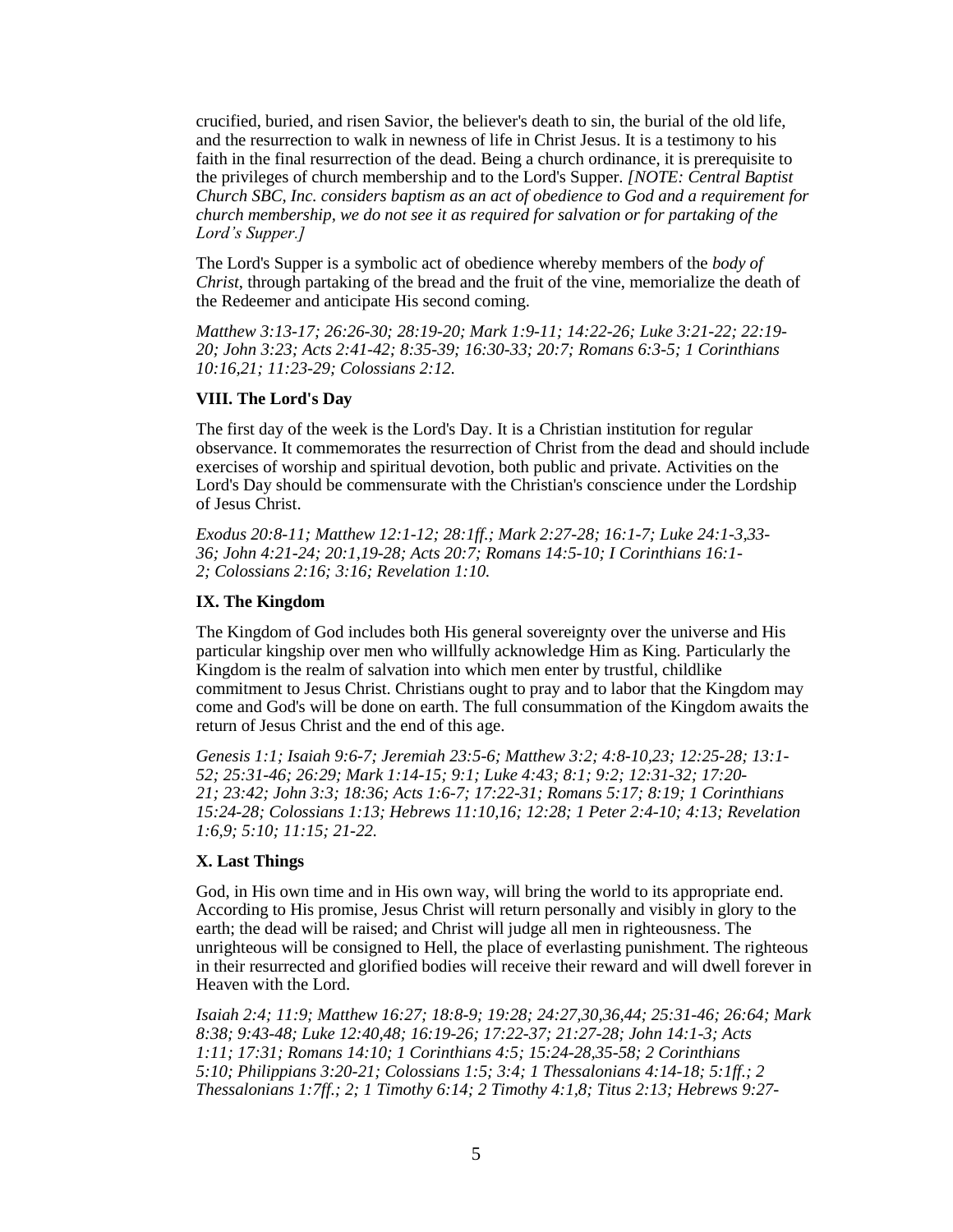*[28;](http://biblia.com/bible/hcsb/Hebrews%209.27-28) [James 5:8;](http://biblia.com/bible/hcsb/James%205.8) [2 Peter 3:7ff.](http://biblia.com/bible/hcsb/2%20Peter%203.7ff); [1 John 2:28;](http://biblia.com/bible/hcsb/1%20John%202.28) [3:2;](http://biblia.com/bible/hcsb/1%20John%203.2) [Jude 14;](http://biblia.com/bible/hcsb/Jude%2014) [Revelation 1:18;](http://biblia.com/bible/hcsb/Revelation%201.18) [3:11;](http://biblia.com/bible/hcsb/Revelation%203.11) [20:1-](http://biblia.com/bible/hcsb/Revelation%2020.1-22.13) [22:13.](http://biblia.com/bible/hcsb/Revelation%2020.1-22.13)*

# **XI. Evangelism and Missions**

It is the duty and privilege of every follower of Christ and of every church of the Lord Jesus Christ to endeavor to make disciples of all nations. The new birth of man's spirit by God's Holy Spirit means the birth of love for others. Missionary effort on the part of all rests thus upon a spiritual necessity of the regenerate life, and is expressly and repeatedly commanded in the teachings of Christ. The Lord Jesus Christ has commanded the preaching of the gospel to all nations. It is the duty of every child of God to seek constantly to win the lost to Christ by verbal witness undergirded by a Christian lifestyle, and by other methods in harmony with the gospel of Christ.

*[Genesis 12:1-3;](http://biblia.com/bible/hcsb/Genesis%2012.1-3) [Exodus 19:5-6;](http://biblia.com/bible/hcsb/Exodus%2019.5-6) [Isaiah 6:1-8;](http://biblia.com/bible/hcsb/Isaiah%206.1-8) [Matthew 9:37-38;](http://biblia.com/bible/hcsb/Matthew%209.37-38) [10:5-15;](http://biblia.com/bible/hcsb/Matthew%2010.5-15) [13:18-30,](http://biblia.com/bible/hcsb/Matthew%2013.18-30) [37-](http://biblia.com/bible/hcsb/Matthew%2013.37-43) [43;](http://biblia.com/bible/hcsb/Matthew%2013.37-43) [16:19;](http://biblia.com/bible/hcsb/Matthew%2016.19) [22:9-10;](http://biblia.com/bible/hcsb/Matthew%2022.9-10) [24:14;](http://biblia.com/bible/hcsb/Matthew%2024.14) [28:18-20;](http://biblia.com/bible/hcsb/Matthew%2028.18-20) [Luke 10:1-18;](http://biblia.com/bible/hcsb/Luke%2010.1-18) [24:46-53;](http://biblia.com/bible/hcsb/Luke%2024.46-53) [John 14:11-12;](http://biblia.com/bible/hcsb/John%2014.11-12) [15:7-](http://biblia.com/bible/hcsb/John%2015.7-8) [8,](http://biblia.com/bible/hcsb/John%2015.7-8)[16;](http://biblia.com/bible/hcsb/John%2015.16) [17:15;](http://biblia.com/bible/hcsb/John%2017.15) [20:21;](http://biblia.com/bible/hcsb/John%2020.21) [Acts 1:8;](http://biblia.com/bible/hcsb/Acts%201.8) [2;](http://biblia.com/bible/hcsb/Acts%201.2) [8:26-40;](http://biblia.com/bible/hcsb/Acts%208.26-40) [10:42-48;](http://biblia.com/bible/hcsb/Acts%2010.42-48) [13:2-3;](http://biblia.com/bible/hcsb/Acts%2013.2-3) [Romans 10:13-](http://biblia.com/bible/hcsb/Romans%2010.13-15) [15;](http://biblia.com/bible/hcsb/Romans%2010.13-15) [Ephesians 3:1-11;](http://biblia.com/bible/hcsb/Ephesians%203.1-11) [1 Thessalonians 1:8;](http://biblia.com/bible/hcsb/1%20Thessalonians%201.8) [2 Timothy 4:5;](http://biblia.com/bible/hcsb/2%20Timothy%204.5) [Hebrews 2:1-3;](http://biblia.com/bible/hcsb/Hebrews%202.1-3) [11:39-](http://biblia.com/bible/hcsb/Hebrews%2011.39-12.2) [12:2;](http://biblia.com/bible/hcsb/Hebrews%2011.39-12.2) [1 Peter 2:4-10;](http://biblia.com/bible/hcsb/1%20Peter%202.4-10) [Revelation 22:17.](http://biblia.com/bible/hcsb/Revelation%2022.17)*

## **XII. Education**

Christianity is the faith of enlightenment and intelligence. In Jesus Christ abide all the treasures of wisdom and knowledge. All sound learning is, therefore, a part of our Christian heritage. The new birth opens all human faculties and creates a thirst for knowledge. Moreover, the cause of education in the Kingdom of Christ is co-ordinate with the causes of missions and general benevolence, and should receive along with these the liberal support of the churches. An adequate system of Christian education is necessary to a complete spiritual program for Christ's people.

In Christian education there should be a proper balance between academic freedom and academic responsibility. Freedom in any orderly relationship of human life is always limited and never absolute. The freedom of a teacher in a Christian school, college, or seminary is limited by the pre-eminence of Jesus Christ, by the authoritative nature of the Scriptures, and by the distinct purpose for which the school exists.

*[Deuteronomy 4:1,](http://biblia.com/bible/hcsb/Deuteronomy%204.1)[5](http://biblia.com/bible/hcsb/Deuteronomy%204.5)[,9](http://biblia.com/bible/hcsb/Deuteronomy%204.9)[,14;](http://biblia.com/bible/hcsb/Deuteronomy%204.14) [6:1-10;](http://biblia.com/bible/hcsb/Deuteronomy%206.1-10) [31:12-13;](http://biblia.com/bible/hcsb/Deuteronomy%2031.12-13) [Nehemiah 8:1-8;](http://biblia.com/bible/hcsb/Nehemiah%208.1-8) [Job 28:28;](http://biblia.com/bible/hcsb/Job%2028.28) [Psalms](http://biblia.com/bible/hcsb/Psalms%2019.7ff)  [19:7ff.](http://biblia.com/bible/hcsb/Psalms%2019.7ff); [119:11;](http://biblia.com/bible/hcsb/Psalms%20119.11) [Proverbs 3:13ff.](http://biblia.com/bible/hcsb/Proverbs%203.13ff); [4:1-10;](http://biblia.com/bible/hcsb/Proverbs%204.1-10) [8:1-7](http://biblia.com/bible/hcsb/Proverbs%208.1-7)[,11;](http://biblia.com/bible/hcsb/Proverbs%208.11) [15:14;](http://biblia.com/bible/hcsb/Proverbs%2015.14) [Ecclesiastes 7:19;](http://biblia.com/bible/hcsb/Ecclesiastes%207.19) [Matthew](http://biblia.com/bible/hcsb/Matthew%205.2)  [5:2;](http://biblia.com/bible/hcsb/Matthew%205.2) [7:24ff.](http://biblia.com/bible/hcsb/Matthew%207.24ff); [28:19-20;](http://biblia.com/bible/hcsb/Matthew%2028.19-20) [Luke 2:40;](http://biblia.com/bible/hcsb/Luke%202.40) [1 Corinthians 1:18-31;](http://biblia.com/bible/hcsb/1%20Corinthians%201.18-31) [Ephesians 4:11-](http://biblia.com/bible/hcsb/Ephesians%204.11-16) [16;](http://biblia.com/bible/hcsb/Ephesians%204.11-16) [Philippians 4:8;](http://biblia.com/bible/hcsb/Philippians%204.8) [Colossians 2:3](http://biblia.com/bible/hcsb/Colossians%202.3)[,8-9;](http://biblia.com/bible/hcsb/Colossians%202.8-9) [1 Timothy 1:3-7;](http://biblia.com/bible/hcsb/1%20Timothy%201.3-7) [2 Timothy 2:15;](http://biblia.com/bible/hcsb/2%20Timothy%202.15) [3:14-](http://biblia.com/bible/hcsb/2%20Timothy%203.14-17) [17;](http://biblia.com/bible/hcsb/2%20Timothy%203.14-17) [Hebrews 5:12-6:3;](http://biblia.com/bible/hcsb/Hebrews%205.12-6.3) [James 1:5;](http://biblia.com/bible/hcsb/James%201.5) [3:17.](http://biblia.com/bible/hcsb/James%203.17)*

# **XIII. Stewardship**

God is the source of all blessings, temporal and spiritual; all that we have and are we owe to Him. Christians have a spiritual debtorship to the whole world, a holy trusteeship in the gospel, and a binding stewardship in their possessions. They are therefore under obligation to serve Him with their time, talents, and material possessions; and should recognize all these as entrusted to them to use for the glory of God and for helping others. According to the Scriptures, Christians should contribute of their means cheerfully, regularly, systematically, proportionately, and liberally for the advancement of the Redeemer's cause on earth.

*[Genesis 14:20;](http://biblia.com/bible/hcsb/Genesis%2014.20) [Leviticus 27:30-32;](http://biblia.com/bible/hcsb/Leviticus%2027.30-32) [Deuteronomy 8:18;](http://biblia.com/bible/hcsb/Deuteronomy%208.18) [Malachi 3:8-12;](http://biblia.com/bible/hcsb/Malachi%203.8-12) [Matthew 6:1-](http://biblia.com/bible/hcsb/Matthew%206.1-4) [4,](http://biblia.com/bible/hcsb/Matthew%206.1-4)[19-21;](http://biblia.com/bible/hcsb/Matthew%206.19-21) [19:21;](http://biblia.com/bible/hcsb/Matthew%2019.21) [23:23;](http://biblia.com/bible/hcsb/Matthew%2023.23) [25:14-29;](http://biblia.com/bible/hcsb/Matthew%2025.14-29) [Luke 12:16-21](http://biblia.com/bible/hcsb/Luke%2012.16-21)[,42;](http://biblia.com/bible/hcsb/Luke%2012.42) [16:1-13;](http://biblia.com/bible/hcsb/Luke%2016.1-13) [Acts 2:44-47;](http://biblia.com/bible/hcsb/Acts%202.44-47) [5:1-](http://biblia.com/bible/hcsb/Acts%205.1-11) [11;](http://biblia.com/bible/hcsb/Acts%205.1-11) [17:24-25;](http://biblia.com/bible/hcsb/Acts%2017.24-25) [20:35;](http://biblia.com/bible/hcsb/Acts%2020.35) [Romans 6:6-22;](http://biblia.com/bible/hcsb/Romans%206.6-22) [12:1-2;](http://biblia.com/bible/hcsb/Romans%2012.1-2) [1 Corinthians 4:1-2;](http://biblia.com/bible/hcsb/1%20Corinthians%204.1-2) [6:19-20;](http://biblia.com/bible/hcsb/1%20Corinthians%206.19-20) [12;](http://biblia.com/bible/hcsb/1%20Corinthians%206.12) [16:1-4;](http://biblia.com/bible/hcsb/1%20Corinthians%2016.1-4) 2 Corinthians 8-9; 12:15; [Philippians 4:10-19;](http://biblia.com/bible/hcsb/Philippians%204.10-19) [1 Peter 1:18-19.](http://biblia.com/bible/hcsb/1%20Peter%201.18-19)*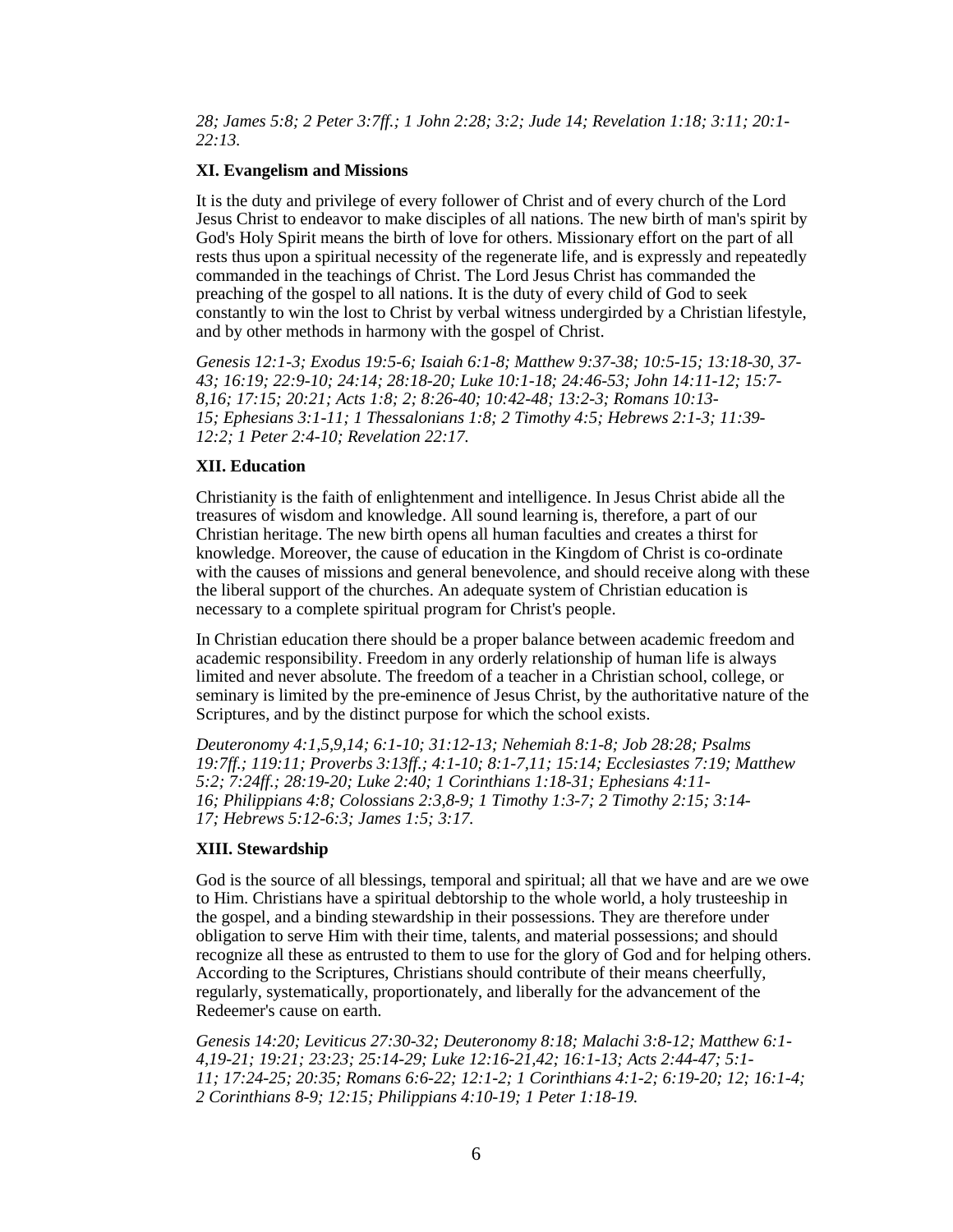#### **XIV. Cooperation**

Christ's people should, as occasion requires, organize such associations and conventions as may best secure cooperation for the great objects of the Kingdom of God. Such organizations have no authority over one another or over the churches. They are voluntary and advisory bodies designed to elicit, combine, and direct the energies of our people in the most effective manner. Members of New Testament churches should cooperate with one another in carrying forward the missionary, educational, and benevolent ministries for the extension of Christ's Kingdom. Christian unity in the New Testament sense is spiritual harmony and voluntary cooperation for common ends by various groups of Christ's people. Cooperation is desirable between the various Christian denominations, when the end to be attained is itself justified, and when such cooperation involves no violation of conscience or compromise of loyalty to Christ and His Word as revealed in the New Testament.

*[Exodus 17:12;](http://biblia.com/bible/hcsb/Exodus%2017.12) [18:17ff.](http://biblia.com/bible/hcsb/Exodus%2018.17ff); [Judges 7:21;](http://biblia.com/bible/hcsb/Judges%207.21) [Ezra 1:3-4;](http://biblia.com/bible/hcsb/Ezra%201.3-4) [2:68-69;](http://biblia.com/bible/hcsb/Ezra%202.68-69) [5:14-15;](http://biblia.com/bible/hcsb/Ezra%205.14-15) Nehemiah 4; 8:1- 5; [Matthew 10:5-15;](http://biblia.com/bible/hcsb/Matthew%2010.5-15) [20:1-16;](http://biblia.com/bible/hcsb/Matthew%2020.1-16) [22:1-10;](http://biblia.com/bible/hcsb/Matthew%2022.1-10) [28:19-20;](http://biblia.com/bible/hcsb/Matthew%2028.19-20) [Mark 2:3;](http://biblia.com/bible/hcsb/Mark%202.3) [Luke 10:1ff.](http://biblia.com/bible/hcsb/Luke%2010.1ff); [Acts 1:13-](http://biblia.com/bible/hcsb/Acts%201.13-14) [14;](http://biblia.com/bible/hcsb/Acts%201.13-14) [2:1ff.](http://biblia.com/bible/hcsb/Acts%202.1ff); [4:31-37;](http://biblia.com/bible/hcsb/Acts%204.31-37) [13:2-3;](http://biblia.com/bible/hcsb/Acts%2013.2-3) [15:1-35;](http://biblia.com/bible/hcsb/Acts%2015.1-35) [1 Corinthians 1:10-17;](http://biblia.com/bible/hcsb/1%20Corinthians%201.10-17) [3:5-15;](http://biblia.com/bible/hcsb/1%20Corinthians%203.5-15) [12;](http://biblia.com/bible/hcsb/1%20Corinthians%203.12) 2 Corinthians 8-9; [Galatians 1:6-10;](http://biblia.com/bible/hcsb/Galatians%201.6-10) [Ephesians 4:1-16;](http://biblia.com/bible/hcsb/Ephesians%204.1-16) [Philippians 1:15-18.](http://biblia.com/bible/hcsb/Philippians%201.15-18)*

#### **XV. The Christian and the Social Order**

All Christians are under obligation to seek to make the will of Christ supreme in our own lives and in human society. Means and methods used for the improvement of society and the establishment of righteousness among men can be truly and permanently helpful only when they are rooted in the regeneration of the individual by the saving grace of God in Jesus Christ. In the spirit of Christ, Christians should oppose racism, every form of greed, selfishness, and vice, and all forms of sexual immorality, including adultery, homosexuality, and pornography. We should work to provide for the orphaned, the needy, the abused, the aged, the helpless, and the sick. We should speak on behalf of the unborn and contend for the sanctity of all human life from conception to natural death. Every Christian should seek to bring industry, government, and society as a whole under the sway of the principles of righteousness, truth, and brotherly love. In order to promote these ends Christians should be ready to work with all men of good will in any good cause, always being careful to act in the spirit of love without compromising their loyalty to Christ and His truth.

*[Exodus 20:3-17;](http://biblia.com/bible/hcsb/Exodus%2020.3-17) [Leviticus 6:2-5;](http://biblia.com/bible/hcsb/Leviticus%206.2-5) [Deuteronomy 10:12;](http://biblia.com/bible/hcsb/Deuteronomy%2010.12) [27:17;](http://biblia.com/bible/hcsb/Deuteronomy%2027.17) [Psalm 101:5;](http://biblia.com/bible/hcsb/Psalm%20101.5) [Micah](http://biblia.com/bible/hcsb/Micah%206.8)  [6:8;](http://biblia.com/bible/hcsb/Micah%206.8) [Zechariah 8:16;](http://biblia.com/bible/hcsb/Zechariah%208.16) [Matthew 5:13-16](http://biblia.com/bible/hcsb/Matthew%205.13-16)[,43-48;](http://biblia.com/bible/hcsb/Matthew%205.43-48) [22:36-40;](http://biblia.com/bible/hcsb/Matthew%2022.36-40) [25:35;](http://biblia.com/bible/hcsb/Matthew%2025.35) [Mark 1:29-](http://biblia.com/bible/hcsb/Mark%201.29-34) [34;](http://biblia.com/bible/hcsb/Mark%201.29-34) [2:3ff.](http://biblia.com/bible/hcsb/Mark%202.3ff); [10:21;](http://biblia.com/bible/hcsb/Mark%2010.21) [Luke 4:18-21;](http://biblia.com/bible/hcsb/Luke%204.18-21) [10:27-37;](http://biblia.com/bible/hcsb/Luke%2010.27-37) [20:25;](http://biblia.com/bible/hcsb/Luke%2020.25) [John 15:12;](http://biblia.com/bible/hcsb/John%2015.12) [17:15;](http://biblia.com/bible/hcsb/John%2017.15) Romans 12– 14; [1Corinthians 5:9-10;](http://biblia.com/bible/hcsb/1Corinthians%205.9-10) [6:1-7;](http://biblia.com/bible/hcsb/1Corinthians%206.1-7) [7:20-24;](http://biblia.com/bible/hcsb/1Corinthians%207.20-24) [10:23-11:1;](http://biblia.com/bible/hcsb/1Corinthians%2010.23-11.1) [Galatians 3:26-28;](http://biblia.com/bible/hcsb/Galatians%203.26-28) [Ephesians 6:5-](http://biblia.com/bible/hcsb/Ephesians%206.5-9) [9;](http://biblia.com/bible/hcsb/Ephesians%206.5-9) [Colossians 3:12-17;](http://biblia.com/bible/hcsb/Colossians%203.12-17) [1 Thessalonians 3:12;](http://biblia.com/bible/hcsb/1%20Thessalonians%203.12) Philemon; [James 1:27;](http://biblia.com/bible/hcsb/James%201.27) [2:8.](http://biblia.com/bible/hcsb/James%202.8)*

#### **XVI. Peace and War**

It is the duty of Christians to seek peace with all men on principles of righteousness. In accordance with the spirit and teachings of Christ they should do all in their power to put an end to war.

The true remedy for the war spirit is the gospel of our Lord. The supreme need of the world is the acceptance of His teachings in all the affairs of men and nations, and the practical application of His law of love. Christian people throughout the world should pray for the reign of the Prince of Peace.

*[Isaiah 2:4;](http://biblia.com/bible/hcsb/Isaiah%202.4) [Matthew 5:9](http://biblia.com/bible/hcsb/Matthew%205.9)[,38-48;](http://biblia.com/bible/hcsb/Matthew%205.38-48) [6:33;](http://biblia.com/bible/hcsb/Matthew%206.33) [26:52;](http://biblia.com/bible/hcsb/Matthew%2026.52) [Luke 22:36](http://biblia.com/bible/hcsb/Luke%2022.36)[,38;](http://biblia.com/bible/hcsb/Luke%2022.38) [Romans 12:18-19;](http://biblia.com/bible/hcsb/Romans%2012.18-19) [13:1-](http://biblia.com/bible/hcsb/Romans%2013.1-7) [7;](http://biblia.com/bible/hcsb/Romans%2013.1-7) [14:19;](http://biblia.com/bible/hcsb/Romans%2014.19) [Hebrews 12:14;](http://biblia.com/bible/hcsb/Hebrews%2012.14) [James 4:1-2.](http://biblia.com/bible/hcsb/James%204.1-2)*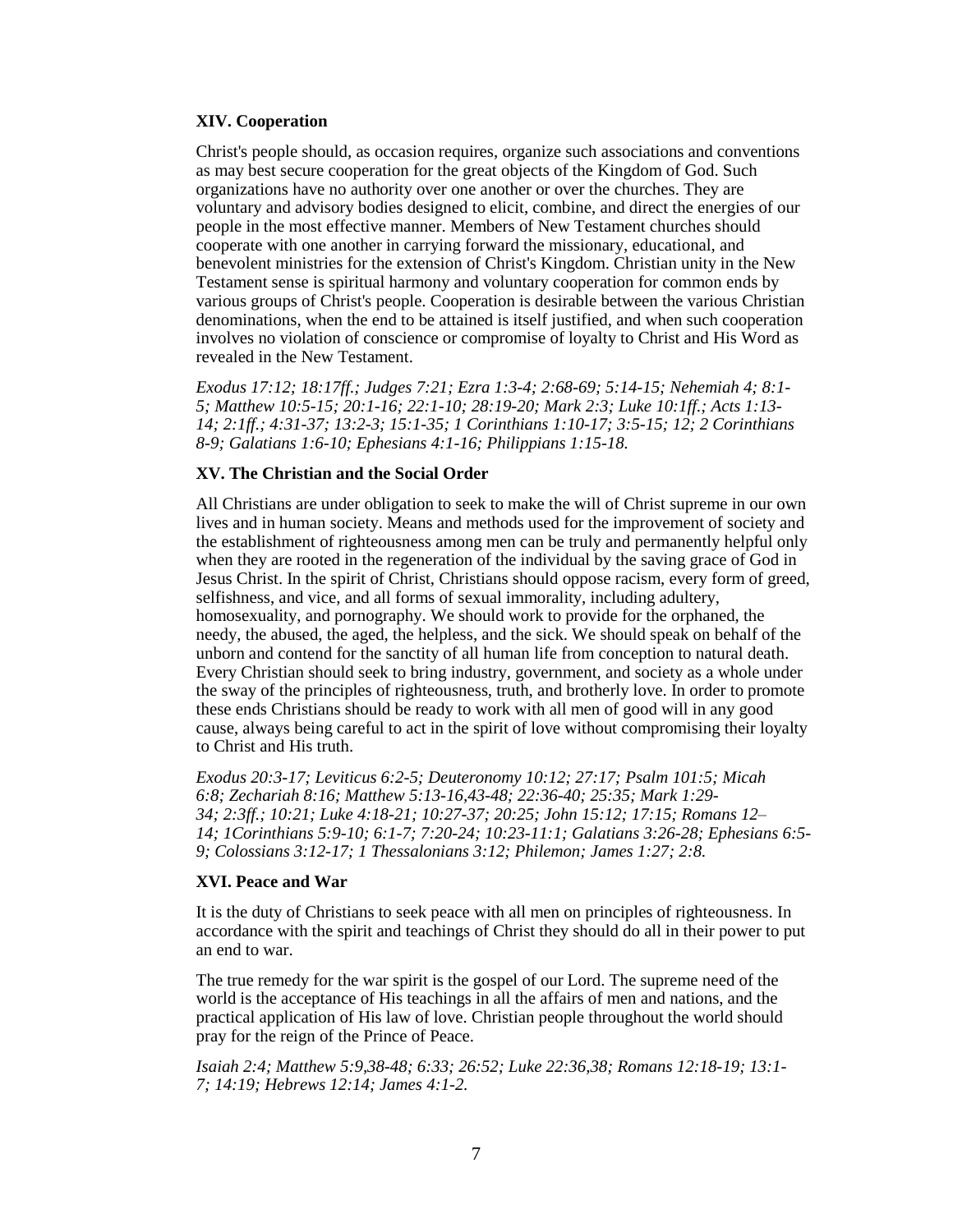#### **XVII. Religious Liberty**

God alone is Lord of the conscience, and He has left it free from the doctrines and commandments of men which are contrary to His Word or not contained in it. Church and state should be separate. The state owes to every church protection and full freedom in the pursuit of its spiritual ends. In providing for such freedom no ecclesiastical group or denomination should be favored by the state more than others. Civil government being ordained of God, it is the duty of Christians to render loyal obedience thereto in all things not contrary to the revealed will of God. The church should not resort to the civil power to carry on its work. The gospel of Christ contemplates spiritual means alone for the pursuit of its ends. The state has no right to impose penalties for religious opinions of any kind. The state has no right to impose taxes for the support of any form of religion. A free church in a free state is the Christian ideal, and this implies the right of free and unhindered access to God on the part of all men, and the right to form and propagate opinions in the sphere of religion without interference by the civil power.

*[Genesis 1:27;](http://biblia.com/bible/hcsb/Genesis%201.27) [2:7;](http://biblia.com/bible/hcsb/Genesis%202.7) [Matthew 6:6-7,](http://biblia.com/bible/hcsb/Matthew%206.6-7)[24;](http://biblia.com/bible/hcsb/Matthew%206.24) [16:26;](http://biblia.com/bible/hcsb/Matthew%2016.26) [22:21;](http://biblia.com/bible/hcsb/Matthew%2022.21) [John 8:36;](http://biblia.com/bible/hcsb/John%208.36) [Acts 4:19-20;](http://biblia.com/bible/hcsb/Acts%204.19-20) [Romans](http://biblia.com/bible/hcsb/Romans%206.1-2)  [6:1-2;](http://biblia.com/bible/hcsb/Romans%206.1-2) [13:1-7;](http://biblia.com/bible/hcsb/Romans%2013.1-7) [Galatians 5:1](http://biblia.com/bible/hcsb/Galatians%205.1)[,13;](http://biblia.com/bible/hcsb/Galatians%205.13) [Philippians 3:20;](http://biblia.com/bible/hcsb/Philippians%203.20) [1 Timothy 2:1-2;](http://biblia.com/bible/hcsb/1%20Timothy%202.1-2) [James 4:12;](http://biblia.com/bible/hcsb/James%204.12) [1 Peter](http://biblia.com/bible/hcsb/1%20Peter%202.12-17)  [2:12-17;](http://biblia.com/bible/hcsb/1%20Peter%202.12-17) [3:11-17;](http://biblia.com/bible/hcsb/1%20Peter%203.11-17) [4:12-19.](http://biblia.com/bible/hcsb/1%20Peter%204.12-19)*

#### **XVIII. The Family**

God has ordained the family as the foundational institution of human society. It is composed of persons related to one another by marriage, blood, or adoption.

Marriage is the uniting of one man and one woman in covenant commitment for a lifetime. It is God's unique gift to reveal the union between Christ and His church and to provide for the man and the woman in marriage the framework for intimate companionship, the channel of sexual expression according to biblical standards, and the means for procreation of the human race.

The husband and wife are of equal worth before God, since both are created in God's image. The marriage relationship models the way God relates to His people. A husband is to love his wife as Christ loved the church. He has the God-given responsibility to provide for, to protect, and to lead his family. A wife is to submit herself graciously to the servant leadership of her husband even as the church willingly submits to the headship of Christ. She, being in the image of God as is her husband and thus equal to him, has the God-given responsibility to respect her husband and to serve as his helper in managing the household and nurturing the next generation.

Children, from the moment of conception, are a blessing and heritage from the Lord. Parents are to demonstrate to their children God's pattern for marriage. Parents are to teach their children spiritual and moral values and to lead them, through consistent lifestyle example and loving discipline, to make choices based on biblical truth. Children are to honor and obey their parents.

*[Genesis 1:26-28;](http://biblia.com/bible/hcsb/Genesis%201.26-28) [2:15-25;](http://biblia.com/bible/hcsb/Genesis%202.15-25) [3:1-20;](http://biblia.com/bible/hcsb/Genesis%203.1-20) [Exodus 20:12;](http://biblia.com/bible/hcsb/Exodus%2020.12) [Deuteronomy 6:4-9;](http://biblia.com/bible/hcsb/Deuteronomy%206.4-9) [Joshua 24:15;](http://biblia.com/bible/hcsb/Joshua%2024.15) [1](http://biblia.com/bible/hcsb/1%20Samuel%201.26-28)  [Samuel 1:26-28;](http://biblia.com/bible/hcsb/1%20Samuel%201.26-28) [Psalms 51:5;](http://biblia.com/bible/hcsb/Psalms%2051.5) [78:1-8;](http://biblia.com/bible/hcsb/Psalms%2078.1-8) [127;](http://biblia.com/bible/hcsb/Psalms%2078.127) [128;](http://biblia.com/bible/hcsb/Psalms%2078.128) [139:13-16;](http://biblia.com/bible/hcsb/Psalms%20139.13-16) [Proverbs 1:8;](http://biblia.com/bible/hcsb/Proverbs%201.8) [5:15-](http://biblia.com/bible/hcsb/Proverbs%205.15-20) [20;](http://biblia.com/bible/hcsb/Proverbs%205.15-20) [6:20-22;](http://biblia.com/bible/hcsb/Proverbs%206.20-22) [12:4;](http://biblia.com/bible/hcsb/Proverbs%2012.4) [13:24;](http://biblia.com/bible/hcsb/Proverbs%2013.24) [14:1;](http://biblia.com/bible/hcsb/Proverbs%2014.1) [17:6;](http://biblia.com/bible/hcsb/Proverbs%2017.6) [18:22;](http://biblia.com/bible/hcsb/Proverbs%2018.22) [22:6](http://biblia.com/bible/hcsb/Proverbs%2022.6)[,15;](http://biblia.com/bible/hcsb/Proverbs%2022.15) [23:13-14;](http://biblia.com/bible/hcsb/Proverbs%2023.13-14) [24:3;](http://biblia.com/bible/hcsb/Proverbs%2024.3) [29:15](http://biblia.com/bible/hcsb/Proverbs%2029.15)[,17;](http://biblia.com/bible/hcsb/Proverbs%2029.17) [31:10-](http://biblia.com/bible/hcsb/Proverbs%2031.10-31) [31;](http://biblia.com/bible/hcsb/Proverbs%2031.10-31) [Ecclesiastes 4:9-12;](http://biblia.com/bible/hcsb/Ecclesiastes%204.9-12) [9:9;](http://biblia.com/bible/hcsb/Ecclesiastes%209.9) [Malachi 2:14-16;](http://biblia.com/bible/hcsb/Malachi%202.14-16) [Matthew 5:31-32;](http://biblia.com/bible/hcsb/Matthew%205.31-32) [18:2-5;](http://biblia.com/bible/hcsb/Matthew%2018.2-5) [19:3-9;](http://biblia.com/bible/hcsb/Matthew%2019.3-9) [Mark](http://biblia.com/bible/hcsb/Mark%2010.6-12)  [10:6-12;](http://biblia.com/bible/hcsb/Mark%2010.6-12) [Romans 1:18-32;](http://biblia.com/bible/hcsb/Romans%201.18-32) [1 Corinthians 7:1-16;](http://biblia.com/bible/hcsb/1%20Corinthians%207.1-16) [Ephesians 5:21-33;](http://biblia.com/bible/hcsb/Ephesians%205.21-33) [6:1-4;](http://biblia.com/bible/hcsb/Ephesians%206.1-4) [Colossians](http://biblia.com/bible/hcsb/Colossians%203.18-21)  [3:18-21;](http://biblia.com/bible/hcsb/Colossians%203.18-21) [1 Timothy 5:8](http://biblia.com/bible/hcsb/1%20Timothy%205.8)[,14;](http://biblia.com/bible/hcsb/1%20Timothy%205.14) [2 Timothy 1:3-5;](http://biblia.com/bible/hcsb/2%20Timothy%201.3-5) [Titus 2:3-5;](http://biblia.com/bible/hcsb/Titus%202.3-5) [Hebrews 13:4;](http://biblia.com/bible/hcsb/Hebrews%2013.4) [1 Peter 3:1-7.](http://biblia.com/bible/hcsb/1%20Peter%203.1-7) \*\**

\*\*End of *The Baptist Faith and Message* as adopted by the Southern Baptist Convention, June 14, 2000.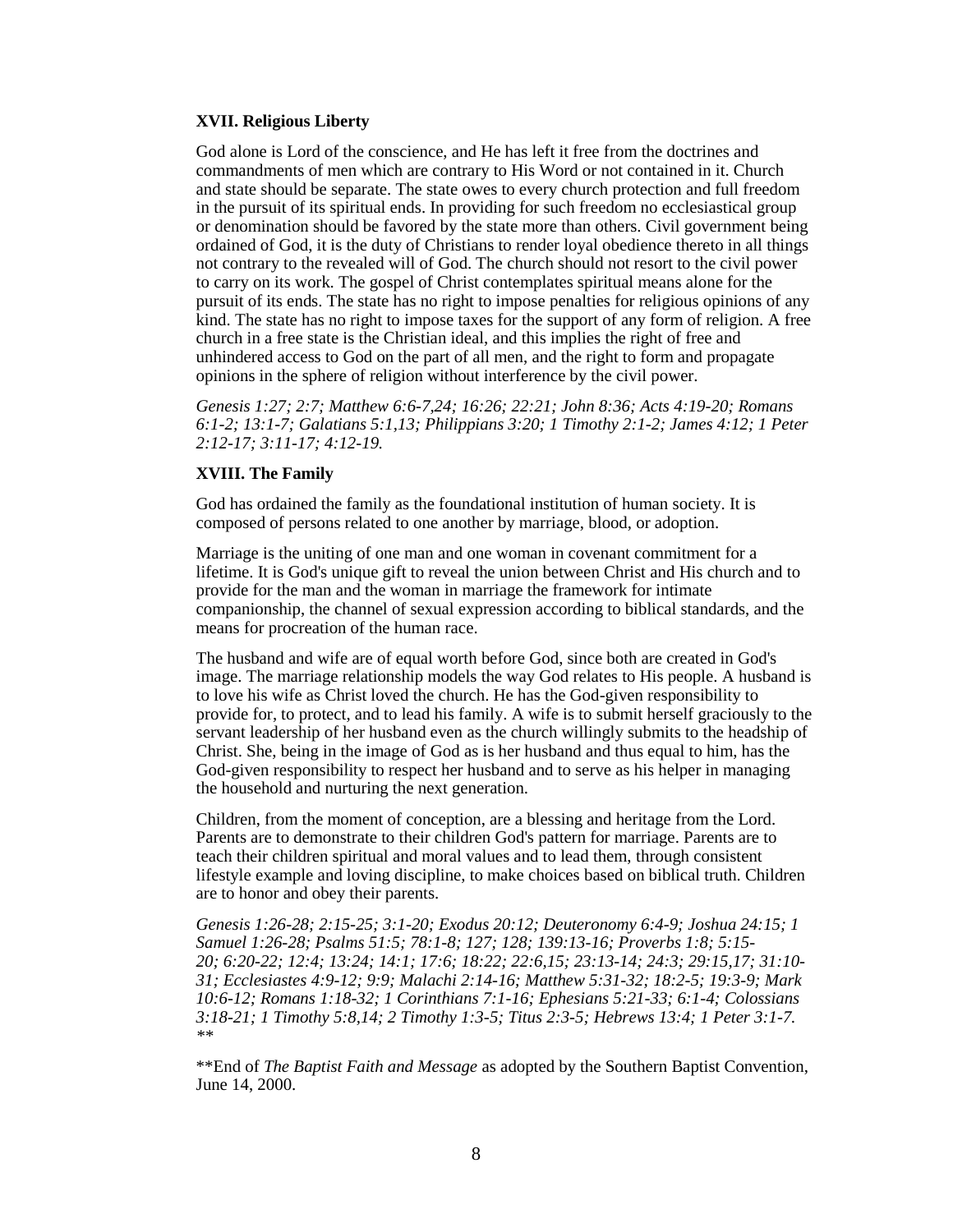#### **Further Statement on Marriage, Gender, and Sexuality**

We believe that God wonderfully and immutably creates each person as male or female. These two distinct, complementary sexes together reflect the image and nature of God (Gen. 1:26-27). Rejection of one's biological sex is a rejection of the image of God within that person.

We believe that in order to preserve the function and integrity of Central Baptist Church as the local Body of Christ, and to provide a biblical role model to its members and the community, it is imperative that all persons employed by Central Baptist Church in any capacity, or who serve as volunteers, agree to and abide by this Statement on Marriage, Gender, and Sexuality (Matt 5:16; Phil 2:14-16; 1 Thess 5:22).

We believe that any form of sexual immorality (including adultery, fornication, homosexual behavior, bisexual conduct, bestiality, incest, or use of pornography) is sinful and offensive to God (Matt. 15:18-20; 1 Cor. 6:9-10).

#### III. CHURCH COVENANT

The Church Covenant, as published by the Sunday School Board of the Southern Baptist Convention, and widely accepted by Southern Baptist Churches, shall be honored by this church. This Covenant is as follows:

- "Having been led, as we believe, by the Spirit of God, to receive the Lord Jesus Christ as our Saviour,
- And on the profession of our faith, having been baptized in the name of the Father, and of the Son, and of the Holy Spirit.
- We do now, in the presence of God, angels, and this assembly, most solemnly and joyfully enter into covenant with one another, as one body in Christ.
- We engage, therefore, by the aid of the Holy Spirit, to walk together in Christian love; to strive for the advancement of this church, in knowledge, holiness, and comfort;
- To promote its prosperity and spirituality; to sustain its worship, ordinances, discipline, and doctrines;
- To contribute cheerfully and regularly to the support of the ministry, the expenses of the church, the relief of the poor, and the spread of the gospel through all nations.
- We also engage to maintain family and secret devotions; to religiously educate our children; to seek the salvation of our kindred and acquaintances;
- To walk circumspectly in the world; to be just in our dealings; faithful in our engagements, and exemplary in our deportment;
- To avoid all tattling, backbiting, and excessive anger;
- To abstain from drunkenness, and to be zealous in our efforts to advance the kingdom of our Savior.
- We further engage to watch over one another in brotherly love; to remember each other in prayer; to aid each other in sickness and distress; to cultivate Christian sympathy in feeling and courtesy in speech;
- To be slow to take offense, but always ready for reconciliation, and mindful of the rules of our Savior to secure it without delay. We moreover engage that when we remove from this place we will, as soon as possible, unite with some other church, where we can carry out the spirit of this covenant and the principles of God's Word."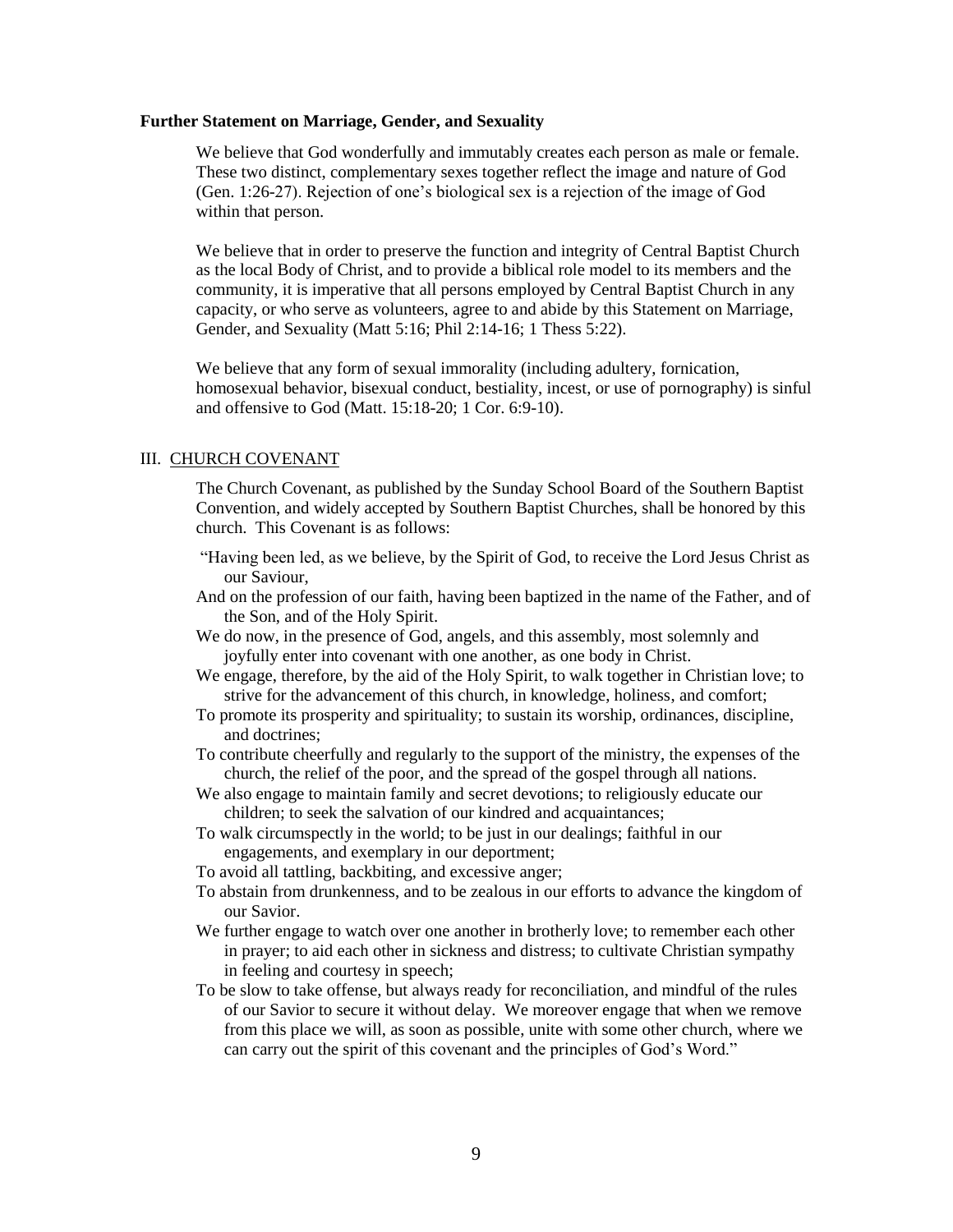## IV. CHARACTER

## Section One: POLITY

Its government is vested in the body of believers who compose it. It is subject to the control of no other ecclesiastical body, but it recognizes and sustains the obligations of mutual counsel and cooperation, which are common among Southern Baptist Churches.

## Section Two: DOCTRINE

It receives the Scriptures as its authority in matters of faith and practice.

## **BY-LAWS**

## ARTICLE 1: MEMBERSHIP

#### Section One: OUALIFICATIONS

Any person may become a member of this church upon recommendation of the Body of Deacons and by vote of the church:

- 1. Upon profession of faith in Jesus Christ as Savior and Lord, and after baptism (immersion).
- 2. By letter from another Baptist Church of like faith and order.
- 3. Upon statement of Christian experience, if previously baptized by immersion.

## Section Two: DUTIES

Members are expected, first of all, to be faithful in all the duties essential to the Christian Life; to attend regularly the services of the Church; to give regularly for its support and its causes, and to share in its organized work. Members upon moving should unite with an Evangelical Church of like faith and order as soon as it is possible

#### Section Three: RIGHTS

All whose names appear upon the rolls of this church are members, but only those upon the "Active" list are considered in good and regular standing. Those whose names appear upon the "Inactive" list have no right of franchise and may not be granted a letter of good and regular standing. Members who have not reached their eighteenth  $(18<sup>th</sup>)$  birthday shall not have the right of franchise in legal or financial matters of over \$50.00, but may vote on regular church business after their sixteenth (16<sup>th</sup>) birthday. All members have the right to come to the regular scheduled Deacons meetings to discuss matters pertinent to the welfare of the church.

#### Section Four: TERMINATION

The continuance of membership shall be subject to the following:

- 1. Any member in good and regular standing who desires a letter of dismissal and recommendation to another church of like faith and order is entitled to receive it upon request. In case of moving to another community, the request should be made promptly.
- 2. Should a member become an offense to the church and to its good name by reason of immoral or unchristian conduct, as contained in the Scriptures, the church may terminate his or her membership only after the Pastor and/or Deacons have visited and faithfully tried to restore and reclaim him or her for Christ and His Church. After all possible efforts to restore the erring one(s) has failed, they shall be dismissed from the membership of the church upon the recommendation of the Pastor and Deacons, and by vote of the church.
- 3. The membership of no person shall be terminated (except by letter) at the meeting when the recommendation for such action is made.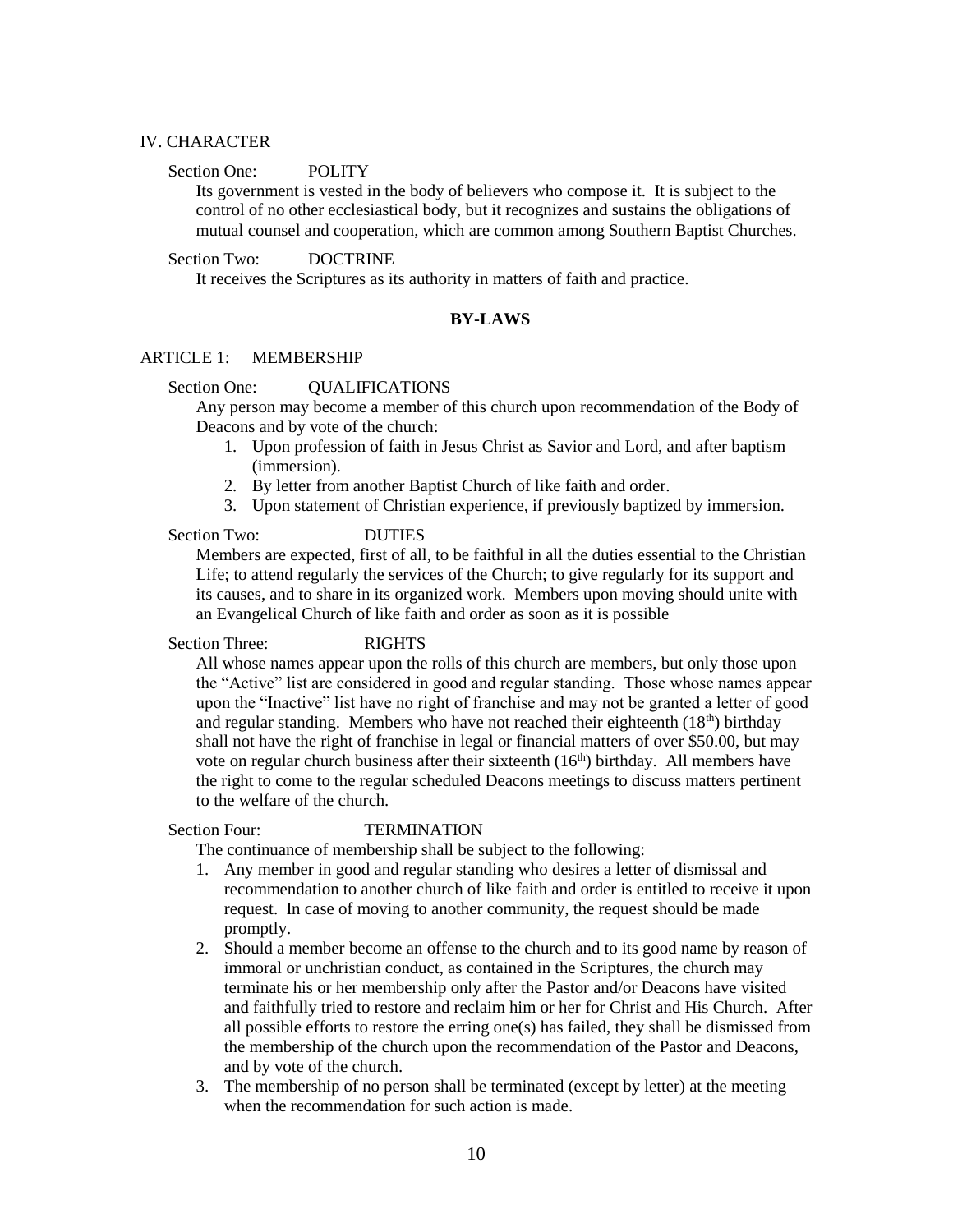- 4. The name of a deceased person shall be removed from the roll of the Church.
- 5. Resident members who absent themselves from regular church attendance for (6) months and who otherwise manifest indifference to church obligations, may upon the request of the Pastor and/or Deacons and by vote of the church have their names placed upon an Inactive list and shall not be reported as regular members of this Church. Inactive members shall not have a vote in the affairs of the Church. In case an Inactive member returns to the church and its work, the Church shall authorize the Church Clerk to place the said member on the "Active" membership roll.

## Section Five: RESTORATION

Any person whose membership has been terminated by any offense may be restored by vote of the church, upon evidence of his or her repentance. This does not refer to inactive resident members.

## Section Six: **QUORUM**

A quorum shall consist of the following:

- 1. For regular monthly or special called Business Meetings: 25% of the number on the active voting membership roll.
- 2. For the election of Church officers: 30% of the number on the active voting membership roll.
- 3. For the calling of a Pastor 55% of the number on the active voting membership roll.

## ARTICLE 2: CHURCH OFFICERS

## Section One: Pastor

- 1. The requirements for a Pastor shall be according to the Scripture as found in I Timothy 3:1-7.
- 2. Upon recommendation of the Pulpit Committee, and by vote of the Church, the Pastor shall be called for an indefinite period of time.
- 3. Election shall be by a Quorum (Article One; Section Six; Paragraph 3) and an affirmative vote of 90% of those present by ballot at a regular or special business meeting of the church.
- 4. The Pastor is the leader of Pastoral Ministries of the Church. As such he works with the Deacons and Church Staff to:
	- a. Lead the church in performing its tasks.
	- b. Lead the Church to engage in a fellowship of worship, witness, education, ministry and application.
	- c. Proclaim the Gospel to believers and nonbelievers.
	- d. Care for the members of the Church and other persons in the community.
- 5. The pastor shall give at least thirty (30) days notice at such time as he may be terminating his responsibilities as Pastor.
- 6. The dismissal of the Pastor shall be on this wise:
	- a. Dismissal shall be by a Quorum (Article One; Section Six; Paragraph 3) and an affirmative vote of 90% of those present by ballot at a regular or special business meeting of the church.
	- b. The action of such a business meeting shall be upon the recommendation of the Deacons.
	- c. Public notice of the special meeting shall be given two (2) Sundays in advance.
- 7. A Pulpit Committee shall be appointed by the Church to seek out a suitable Pastor when such a vacancy occurs, and their recommendation shall constitute a nomination.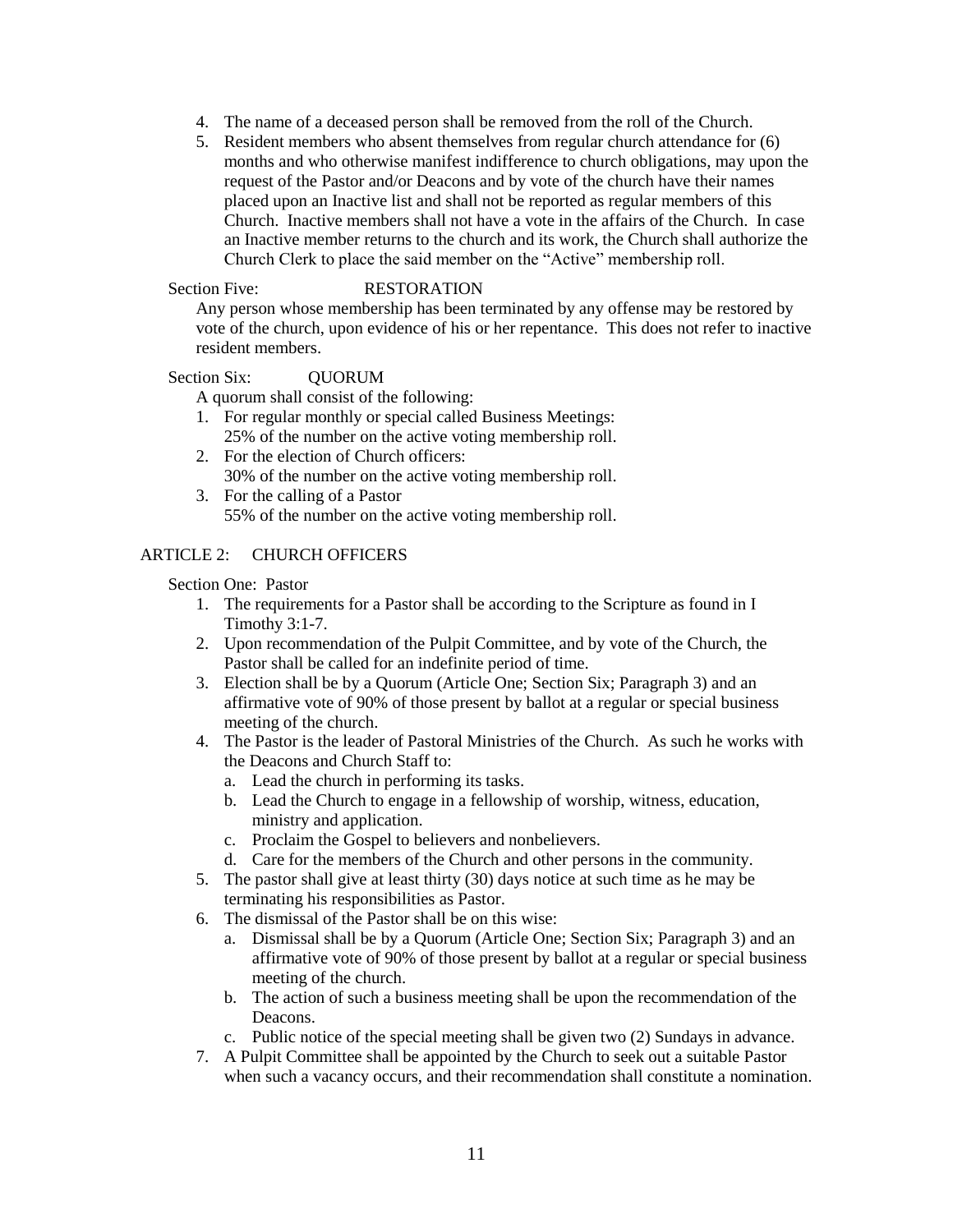#### Section Two: PAID STAFF – HELPERS

This Church shall call or employ such staff members, as the Church shall need. A job description shall be written when the need for additional staff members is determined. Vocational Staff Members other than the Pastor shall be recommended to the church by the Deacons and Trustees and employed by the Church. Secretaries and Custodians will likewise be recommended by the Deacons and Trustees and then employed by the church.

Section Three: DEACONS

- 1. In accordance with the meaning of the work and the practice of the New Testament, Deacons are to be servants of the church. Their work and their lives should conform to the Scriptures as recorded in Acts 6:3 and I Timothy 3:8-13. The task of the Deacon is to serve with the Pastor and staff in performing Pastoral Ministry tasks: proclaim the gospel to believers and nonbelievers; care for church members and other persons in the community; lead the Church to engage in a fellowship of worship, witness, education, ministry, application and to lead the church in performing its tasks, and assist with the Ordinances of the Church.
- 2. There shall be no less than three (3) Deacons or as many as the Church deems necessary.
- 3. When there is a need for other Deacons or a replacement for any reason, members of the Church should discuss this with the Pastor and the Deacons. Every such recommendation shall be brought up for discussion and action at the next regular Deacons Meeting. When affirmative action is deemed necessary, the Chairman of the Deacons shall report such decisions to the church in regular Business Meeting. A general discussion shall be called for and if the church votes to consider other Deacons then nominations from the floor may be added to those recommended by the Deacon Body. These persons may not be recommended unless their consent has been received prior to the meeting, nor can any vote be taken until the next regular meeting. Those persons considered for the office of Deacon must meet all the qualifications of a Deacon as set forth in Acts 6:3 and I Timothy 3:8-13.
- 4. Election shall be by a Quorum (Article One; Section Six; paragraph 2) and an affirmative vote of 90% of those present by ballot at a regular or special business meeting of the Church.
- 5. Rotation System Their term of office shall be for three (3) years and shall be arranged to end alternately; the Chairman shall be the one serving the last year of the three (3) year term of office.
- 6. Dismissal shall be by a Quorum (Article One; Section Six; Paragraph 2). Public notice of the special meeting shall be given two (2) Sundays in advance.

Section Four: MODERATOR

The Moderator shall be the Pastor.

In the absence of the Pastor, the Chairman of the Deacons shall preside; or in the absence of both, the Church Clerk shall call the Church to order and a Moderator Pro-Tem shall be elected.

## Section Five: CLERK OF THE CHURCH

- 1. Term of Office: The Church shall elect annually a Church Clerk.
- 2. Duties: The Church Clerk shall keep a correct and permanent record of all the Business Meetings of the Church, sign all letters of dismissal, take charge of all Church records, and maintain a register of members in which shall be noted such changes as may occur, such as the dates of admission of all members, dismissals or deaths, together with a record of all baptisms. The Clerk shall enter upon the records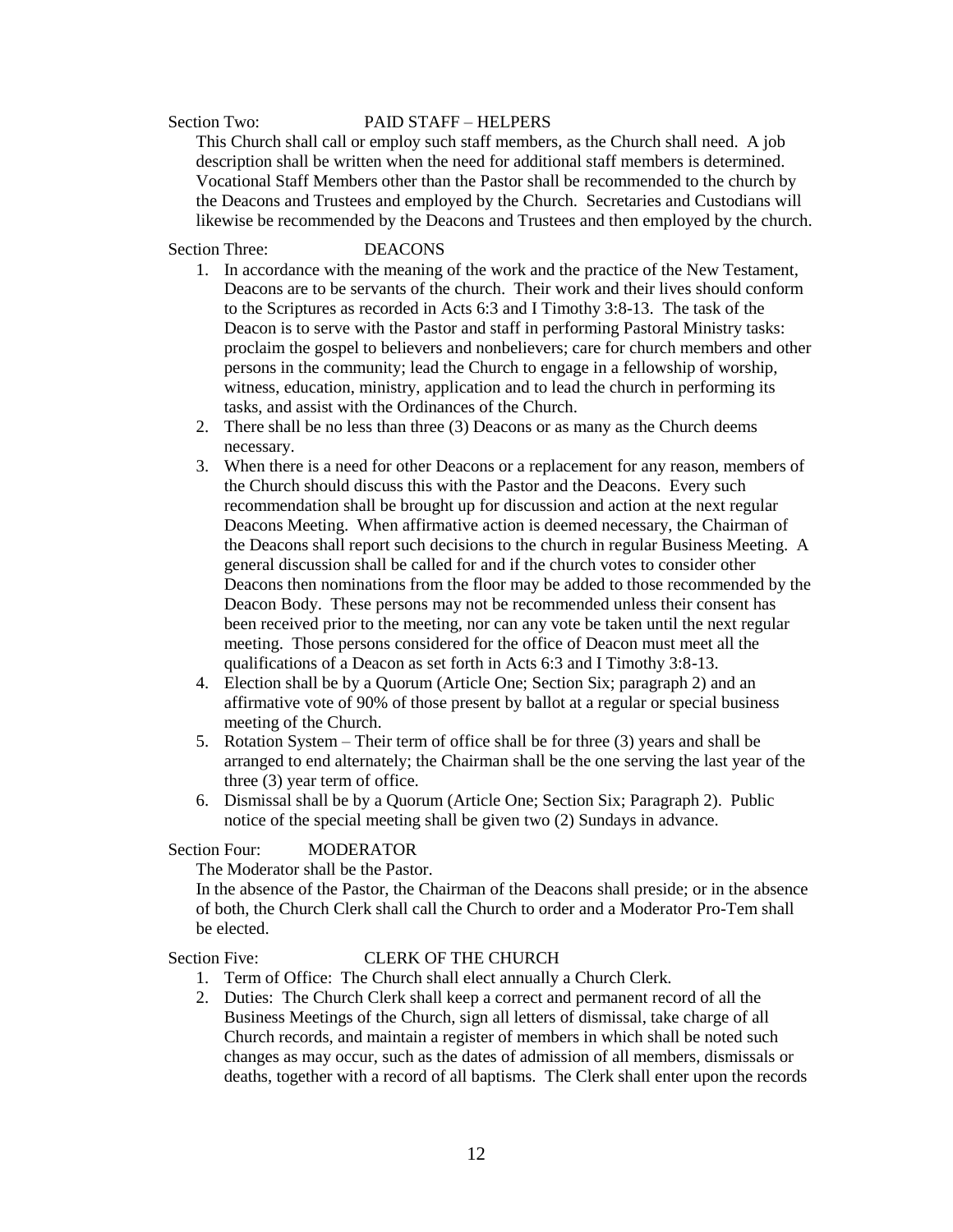of the Church current events in the life of the Church that are likely to be of historical value, thus making the Church records a continuous History of the Church.

Section Six: TREASURER

- 1. Term of Office: The Church shall elect annually a Church Treasurer.
- 2. Duties: It shall be the duty of the Treasurer to:
	- a. Receive and preserve all money received by the Church, keeping at all times an itemized account of all receipts and disbursements.
	- b. Payment of all bills as authorized by the Church shall be made promptly.
	- c. All monies received for Denominational or other causes shall be remitted at least monthly.
	- d. Submit to the Church at each monthly business meeting an itemized report of receipts and disbursements for the preceding month.
	- e. Within thirty (30) days after the end of each fiscal year submit to the Church an annual report showing the total amount of receipts and an itemized statement of all the disbursements.
	- f. All books, records, and accounts kept by the Treasurer shall be considered the property of the Church.
	- g. The books are to be audited annually by an auditing Committee or by a Public Accountant.

Section Seven: TRUSTEES

- 1. Term of Office: The membership of the Board of Trustees shall consist of no less than three (3) elected persons; their term of office shall be for three (3) years and shall be arranged to end alternately; the Chairman shall be the person serving the last year of the three (3) year term of office.
- 2. Duties: It shall be the duty of the Trustees to care for the property; to hold, repair, invest and preserve the same; to superintend any improvements that are not entrusted to any special committee and to perform such business concerns of the Church as shall be assigned to them from time to time by the Church. The Trustees are at all times servants of the Church and subject to its corporate action. The trustees shall not have any authority to sell, lease, give away or dispose of in any manner property, not to mortgage or encumber the same with debt only as the Church shall order by corporate action.

## Section Eight: SUNDAY SCHOOL TEAM LEADER

- 1. Term of Office: The Sunday School Team Leader shall be elected by the Church to serve for one (1) year.
- 2. Duties: The Sunday School Team Leader shall be responsible for the total overall Bible Teaching program of the Sunday school.

# Section Nine: LEADER OF DESIGNATED CHURCH TEAMS

All designated teams of the Church shall operate within the authorization of the Church, with all team leaders being elected by the Church, and reporting to the Church regularly. All designated Church team positions, leadership and otherwise, shall be recommended by the Nominating Team and elected by the Church unless otherwise authorized by the Church. It is understood that the Pastor may participate as an ex-officio member of any Church team.